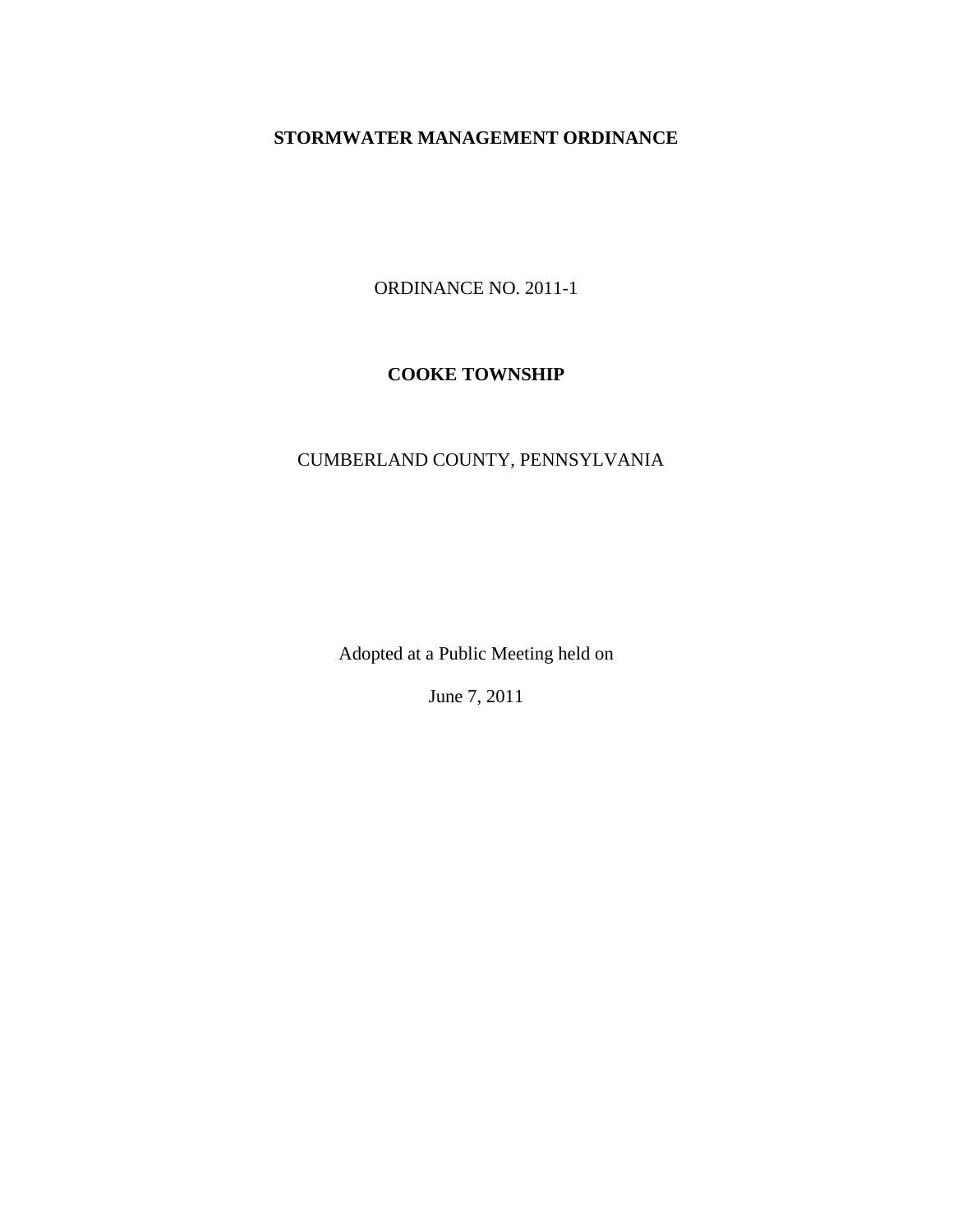# **Table of Contents**

| Section 101. |                                                                        |  |
|--------------|------------------------------------------------------------------------|--|
| Section 102. |                                                                        |  |
| Section 103. |                                                                        |  |
| Section 104. |                                                                        |  |
| Section 105. |                                                                        |  |
| Section 106. |                                                                        |  |
| Section 107. |                                                                        |  |
| Section 108. | Compatibility with Other Requirements and Landowner Responsibility . 3 |  |
| Section 109. |                                                                        |  |
|              |                                                                        |  |
|              |                                                                        |  |
| Section 301. |                                                                        |  |
| Section 302. |                                                                        |  |
| Section 303. |                                                                        |  |
| Section 304. |                                                                        |  |
|              |                                                                        |  |
| Section 401. |                                                                        |  |
| Section 402. |                                                                        |  |
| Section 403. |                                                                        |  |
| Section 404. |                                                                        |  |
| Section 405. | Resubmission of Disapproved Stormwater Management Site Plans  15       |  |
| Section 406. | Authorization to Construct and Term of Validity  15                    |  |
| Section 407. | As-Built Plans, Completion Certificate and Final Inspection  16        |  |
|              |                                                                        |  |
| Section 501. |                                                                        |  |
| Section 502. |                                                                        |  |
|              |                                                                        |  |
| Section 601. |                                                                        |  |
|              |                                                                        |  |
| Section 701. |                                                                        |  |
| Section 702. |                                                                        |  |
| Section 703. |                                                                        |  |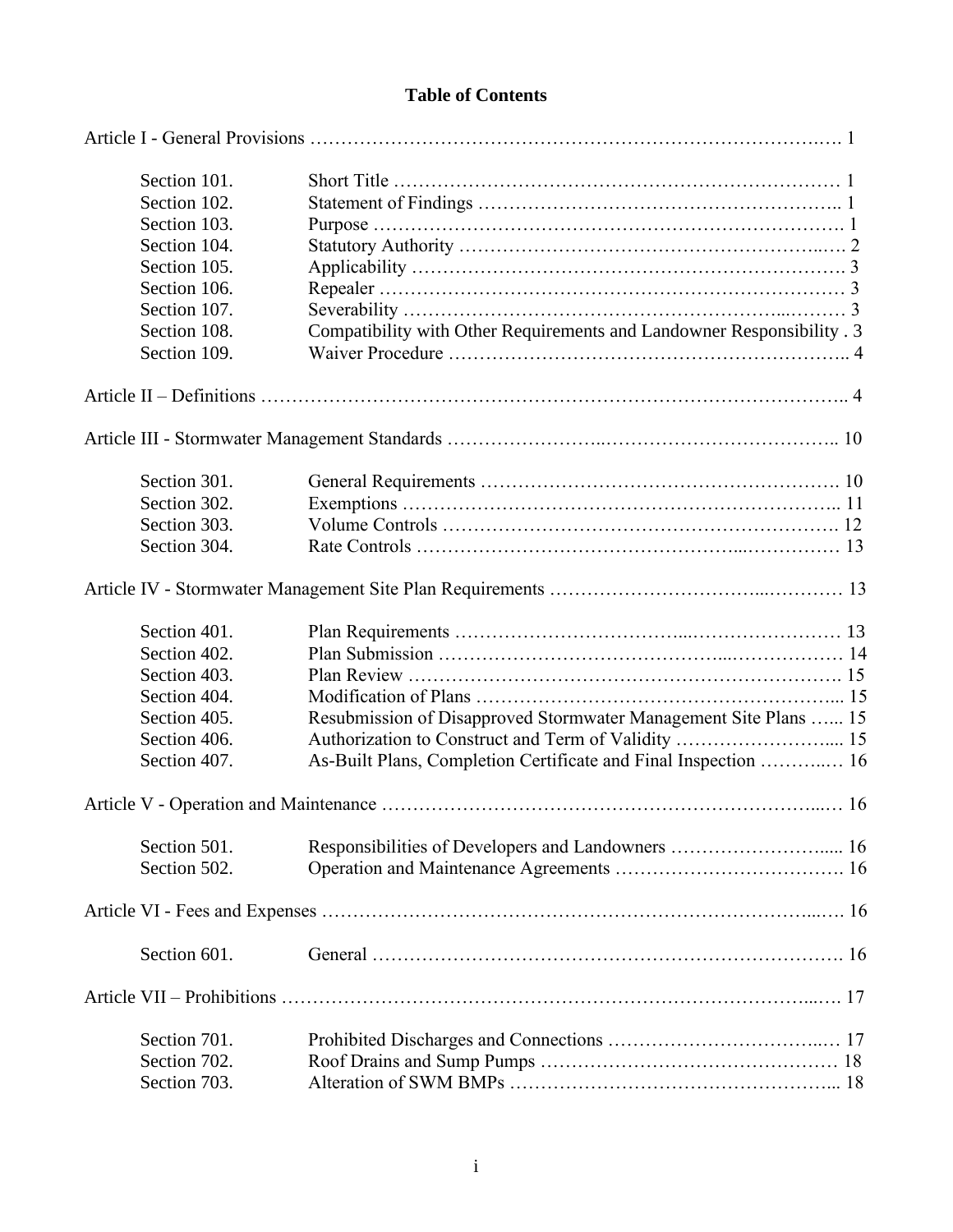| Section 801. |  |
|--------------|--|
| Section 802. |  |
| Section 803. |  |
| Section 804. |  |
| Section 805. |  |
| Section 806. |  |
|              |  |
| Appendix A:  |  |
| Appendix B:  |  |
| Appendix C:  |  |
| Appendix D:  |  |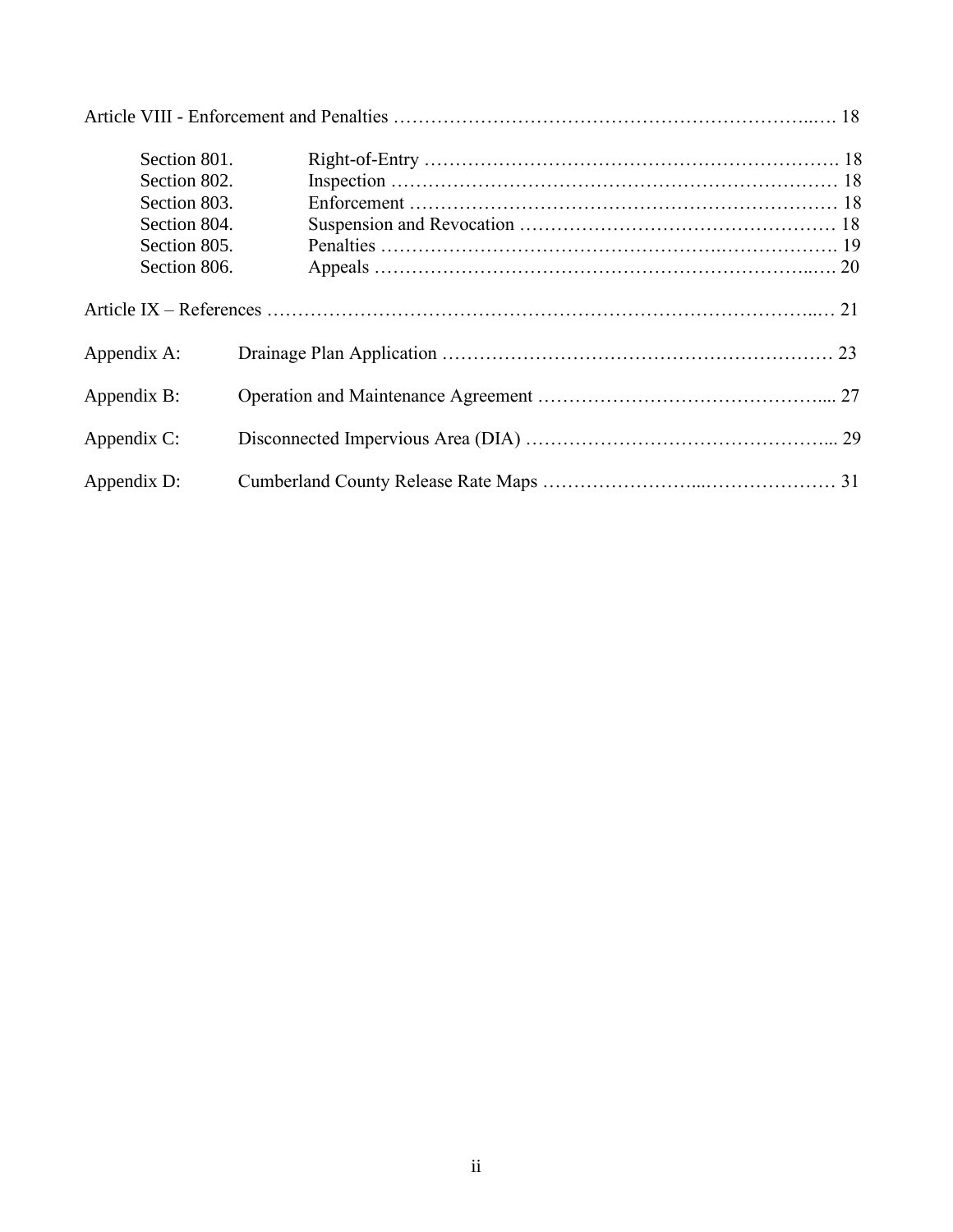# **ARTICLE I - GENERAL PROVISIONS**

# **Section 101. Short Title**

This Ordinance shall be known and may be cited as the "Cooke Township Stormwater Management Ordinance."

### **Section 102. Statement of Findings**

The Cooke Township Board of Supervisors finds that:

- A. Inadequate management of accelerated runoff of stormwater resulting from development throughout a watershed increases flows and velocities, contributes to erosion and sedimentation, overtaxes the carrying capacity of streams and storm sewers, greatly increases the cost of public facilities to carry and control stormwater, undermines flood plain management and flood control efforts in downstream communities, reduces groundwater recharge, threatens public health and safety, and increases non-point source pollution of water resources.
- B. A comprehensive program of stormwater management, including reasonable regulation of development and activities causing accelerated runoff, is fundamental to the public health, safety and welfare and the protection of people of the Commonwealth, their resources and the environment.
- C. Stormwater is an important water resource, which provides groundwater recharge for water supplies and base flow of streams, which also protects and maintains surface water quality.
- D. Federal and state regulations require certain municipalities to implement a program of stormwater controls. These municipalities are required to obtain a permit for stormwater discharges from their separate storm sewer systems under the National Pollutant Discharge Elimination System (NPDES).

### **Section 103. Purpose**

The purpose of this Ordinance is to promote health, safety, and welfare within Cooke Township and its watershed by minimizing the harms and maximizing the benefits described in Section 102 of this Ordinance, through provisions designed to:

- A. Meet legal water quality requirements under state law, including regulations at 25 Pa. Code Chapter 93 to protect, maintain, reclaim and restore the existing and designated uses of the waters of this Commonwealth.
- B. Preserve the natural drainage systems as much as possible.
- C. Manage stormwater runoff close to the source.
- D. Provide procedures and performance standards for stormwater planning and management.
- E. Maintain groundwater recharge, to prevent degradation of surface and groundwater quality and to otherwise protect water resources.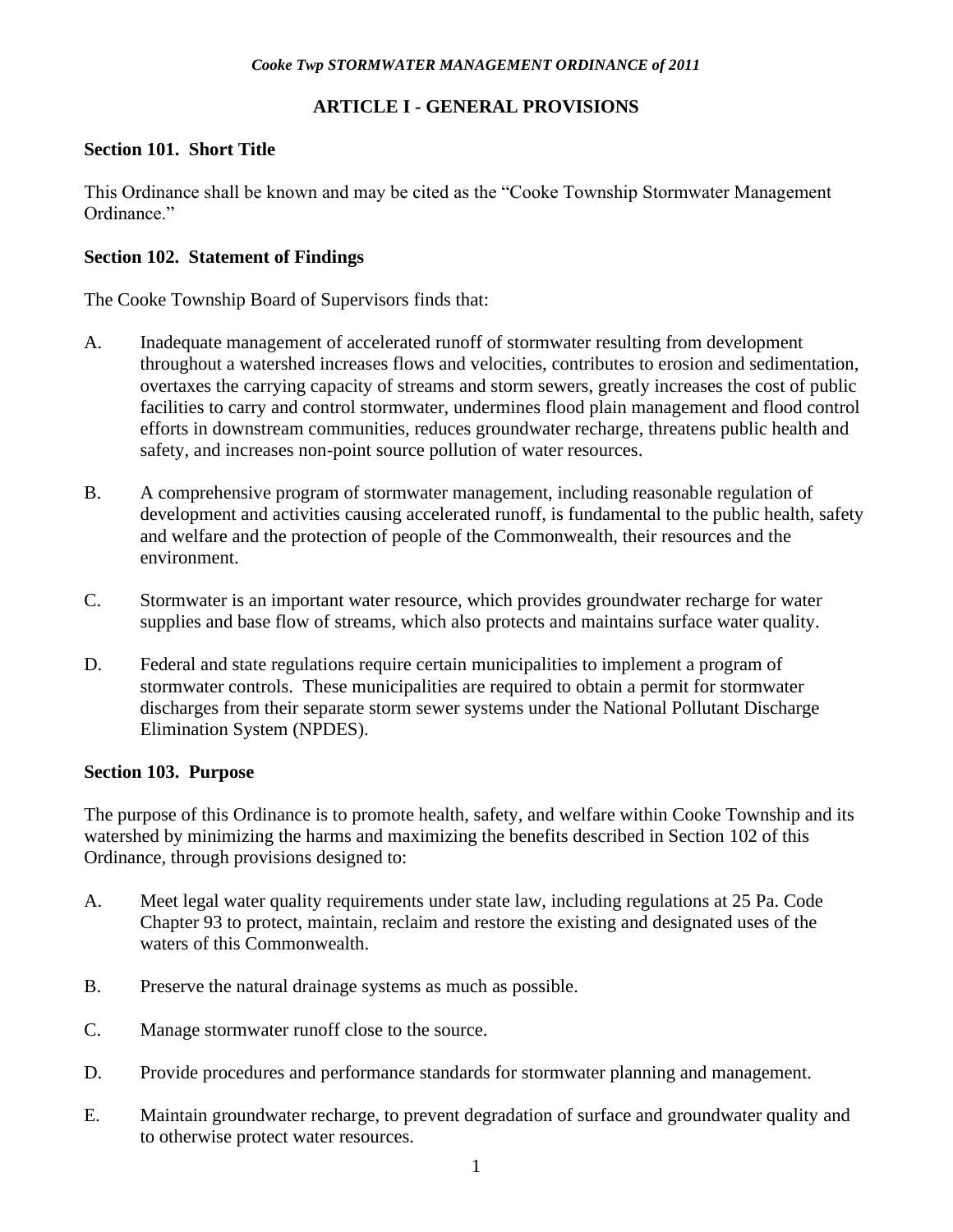- F. Prevent scour and erosion of stream banks and streambeds.
- G. Provide proper operation and maintenance of all permanent Stormwater Management (SWM) Best Management Practices (BMPs) that are implemented within Cooke Township.
- H. Provide standards to meet NPDES permit requirements.
- I. Meet general water quality and soil disturbance goals by implementing measures to:
	- 1. Minimize disturbance to floodplains, wetlands, natural slopes over 15%, and existing native vegetation.
	- 2. Preserve and maintain trees and woodlands. Maintain or extend riparian buffers and protect existing forested buffer. Provide trees and woodlands adjacent to impervious areas whenever feasible.
	- 3. Establish and maintain non-erosive flow conditions in natural flow pathways.
	- 4. Minimize soil disturbance and soil compaction. Over disturbed areas, replace topsoil to a minimum depth of 4 inches. Use tracked equipment for grading when feasible.
	- 5. Disconnect impervious surfaces by directing runoff to pervious areas, wherever possible.
	- 6. Incorporate the techniques for Low Impact Development Practices described in the most current version of "The Pennsylvania Stormwater Best Management Practices Manual"  $(SWM Manual)^1$ .
	- 7. Minimize thermal impacts to Waters of the Commonwealth.

# **Section 104. Statutory Authority**

A. Primary Authority:

Cooke Township is empowered to regulate these activities by the authority of the Act of October 4, 1978, P.L. 864 (Act 167), 32 P.S. Section 680.1, et seq., as amended, the "Storm Water Management Act," and the Second Class Township Code of 1995, P.L. 350, No. 60 et seq., as amended.

Hereafter, all earthmoving activities and land development within Cooke Township, including without limitation, the location, design and construction within the watershed of storm water management systems, obstructions, flood control projects, subdivisions and major land developments, highways and transportation facilities, facilities for the provision of public utility services and facilities owned or financed in whole or in part by funds from the Commonwealth of Pennsylvania, shall be in full compliance with the requirements of the Cooke Township Stormwater Management Ordinance as well as the provisions contained within Pennsylvania Code Title 25 and the Clean Streams Law. The various BMPs and their design standards are listed in the *Erosion and Sediment Pollution Control Program Manual* (E&S Manual)<sup>2</sup>, Commonwealth of Pennsylvania, Department of Environmental Protection, No. 363-2134-008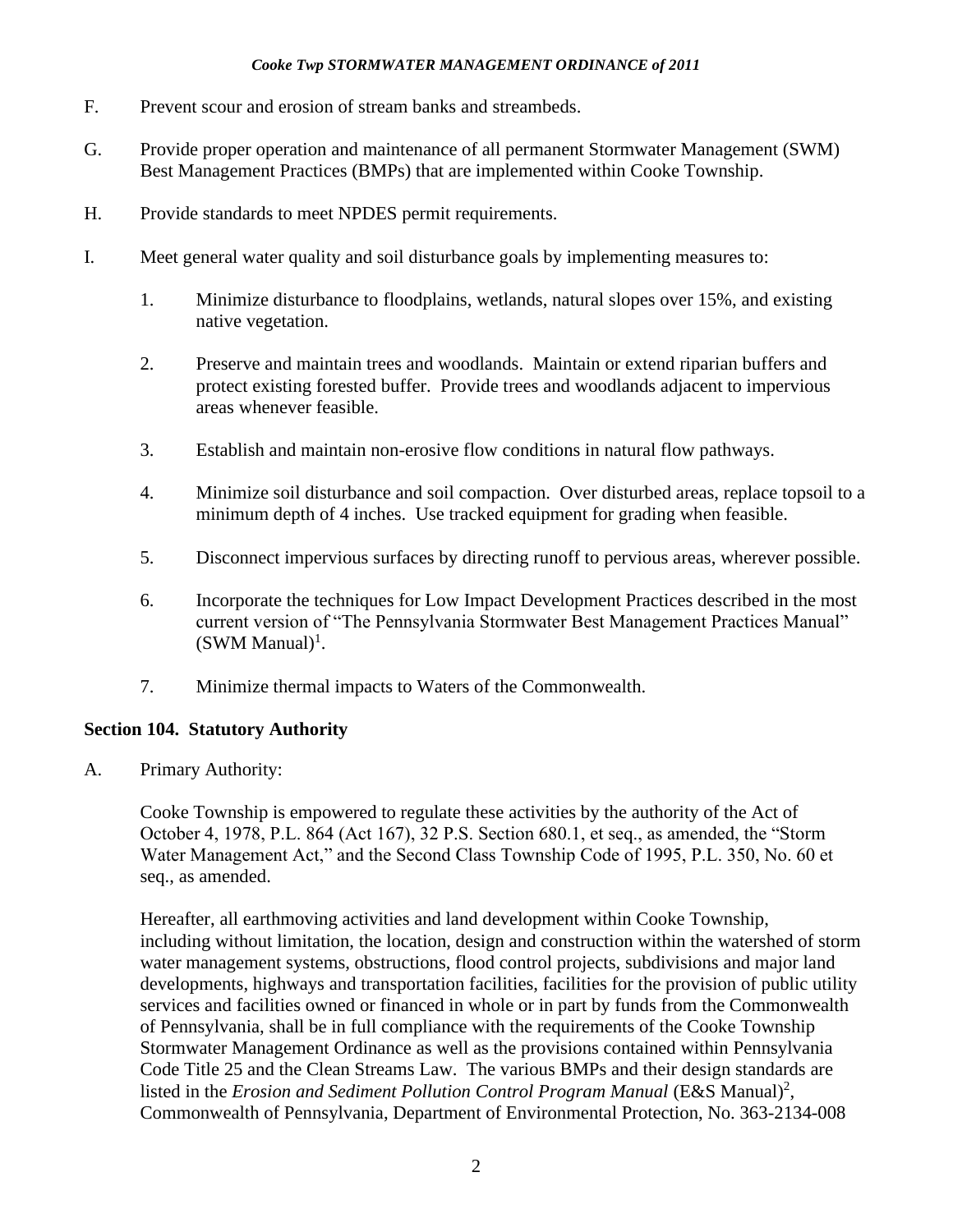(2000), as amended and updated along with the standards contained within and shall be conducted in a manner consistent therewith. Any violation of the Cooke Township Stormwater Management Ordinance shall be considered a violation pursuant to Article VIII of this ordinance.

B. Secondary Authority:

Cooke Township also is empowered to regulate land use activities that affect runoff by the authority of the Act of July 31, 1968, P.L. 805, No. 247, The Pennsylvania Municipalities Planning Code, as amended.

### **Section 105. Applicability**

All regulated activities and all activities that may affect stormwater runoff, including land development and earth disturbance activity, are subject to regulation by this Ordinance as is reasonably necessary to prevent injury to health, safety or other property. The following activities are defined as "regulated activities" and shall be subject to the provisions of this Ordinance (unless otherwise exempted by Section 302):

- (1) Land development and/or redevelopment,
- (2) Subdivision,
- (3) Construction of new or additional impervious or semipervious surfaces (driveways, parking lots, etc.),
- (4) Construction of structures or additions to existing structures, as determined by Cooke Township,
- (5) Diversion or piping of any natural or man-made stream channel,
- (6) Installation of stormwater management facilities or appurtenances thereto, and,
- (7) Forest management/timber operations that include logging road construction and timber harvesting.

### **Section 106. Repealer**

Any other ordinance provision(s) or regulation of Cooke Township inconsistent with any of the provisions of this Ordinance is hereby repealed to the extent of the inconsistency only.

### **Section 107. Severability**

In the event that a court of competent jurisdiction declares any section or provision of this Ordinance invalid, such decision shall not affect the validity of any of the remaining provisions of this Ordinance.

### **Section 108. Compatibility with Other Requirements and Landowner Responsibility**

Approvals issued and actions taken under this Ordinance do not relieve the Applicant of the responsibility to secure required permits or approvals for activities regulated by any other code, law, regulation or ordinance and does not relieve the Applicant from the responsibility of preventing injury to health safety or other property.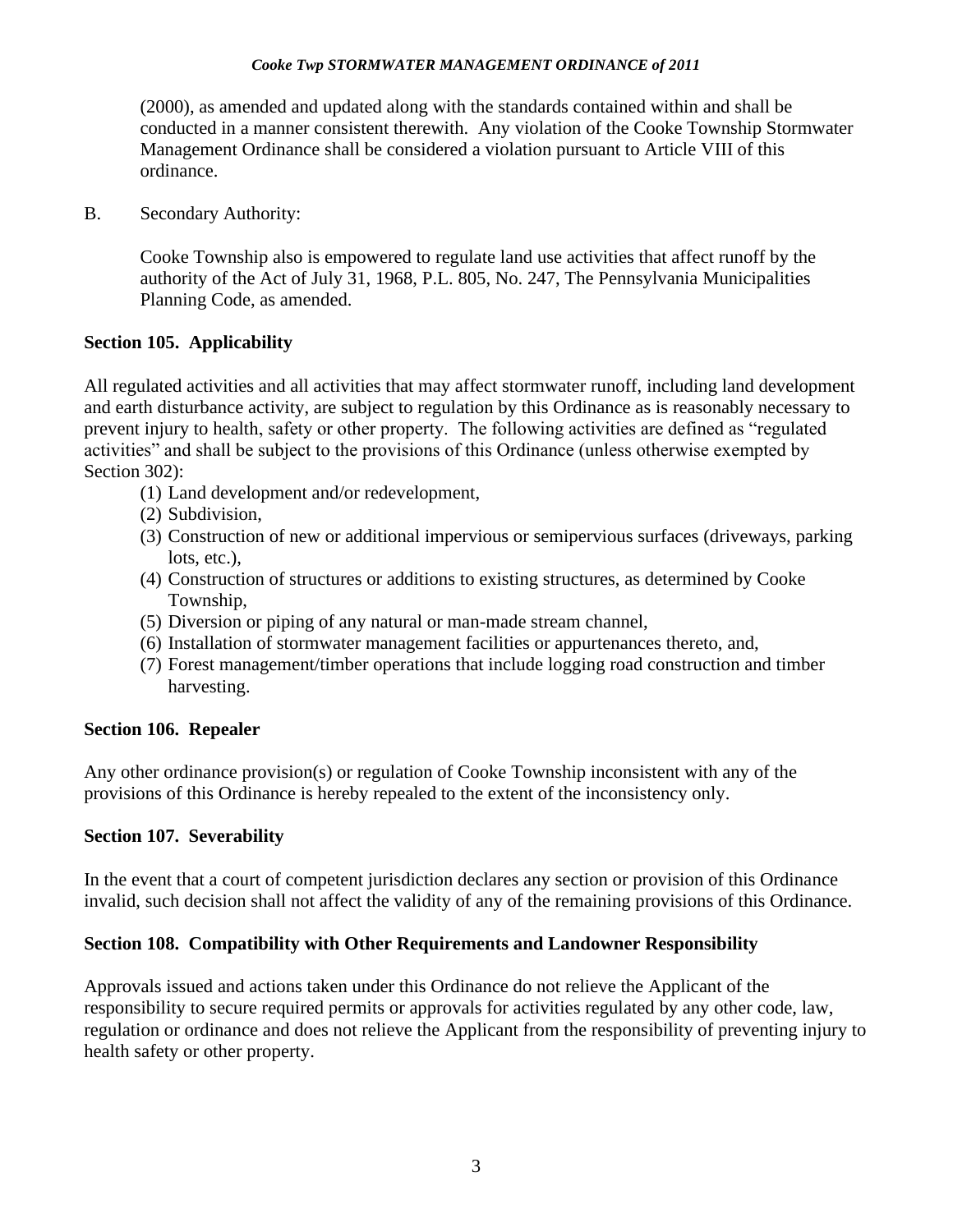### **Section 109. Waiver Procedure**

The provisions of this ordinance are intended as minimum standards for the protection of the public health, safety and welfare. The elected officials may waive any mandatory provision of these regulations to the benefit of the applicant provided the waiver:

- 1. Is consistent with the purpose of the Ordinance as described in Section 103;
- 2. Will remove or reduce an unreasonable standard or undue hardship as it applies to the particular property, which is grossly disproportionate to any benefit derived from the standard, or when an alternative standard provides equal or better results.
- 3. Is consistent with Section 301.C when involving water quality requirements.

It shall be the burden of the applicant to demonstrate compliance with the above conditions.

# **ARTICLE II - DEFINITIONS**

For the purposes of this Ordinance, certain terms and words used herein shall be interpreted as follows:

- A. Words used in the present tense include the future tense; the singular number includes the plural, and the plural number includes the singular; words of masculine gender include feminine gender; and words of feminine gender include masculine gender.
- B. The word "includes" or "including" shall not limit the term to the specific example but is intended to extend its meaning to all other instances of like kind and character.
- C. The words "shall" and "must" are mandatory; the words "may" and "should" are permissive.
- D. The word "person" includes an individual, firm, association, organization, partnership, trust, company, corporation, or any other similar entity.

**Agricultural Activity** - The work of producing crops, including tillage, land clearing, plowing, disking, harrowing, planting, harvesting crops, pasturing and raising of livestock, and installation of conservation measures. Construction of new buildings or impervious area is not considered an Agricultural Activity.

**Alteration** - As applied to land, a change in topography as a result of the moving of soil and rock from one location or position to another; also the changing of surface conditions by causing the surface to be more or less impervious; land disturbance; also a change to the SWM Plan.

**Applicant** - A landowner, developer or other person who has filed an application to Cooke Township for approval to engage in any Regulated Activity at a project site in the Township.

**Best Management Practice (BMP)** - Activities, facilities, designs, measures or procedures used to manage stormwater impacts from Regulated Activities, to meet State Water Quality Requirements, to promote groundwater recharge and to otherwise meet the purposes of this Ordinance. Stormwater BMPs are commonly grouped into one of two broad categories or measures: "structural" or "nonstructural". In this ordinance, non-structural BMPs or measures refer to operational and/or behaviorrelated practices that attempt to minimize the contact of pollutants with stormwater runoff whereas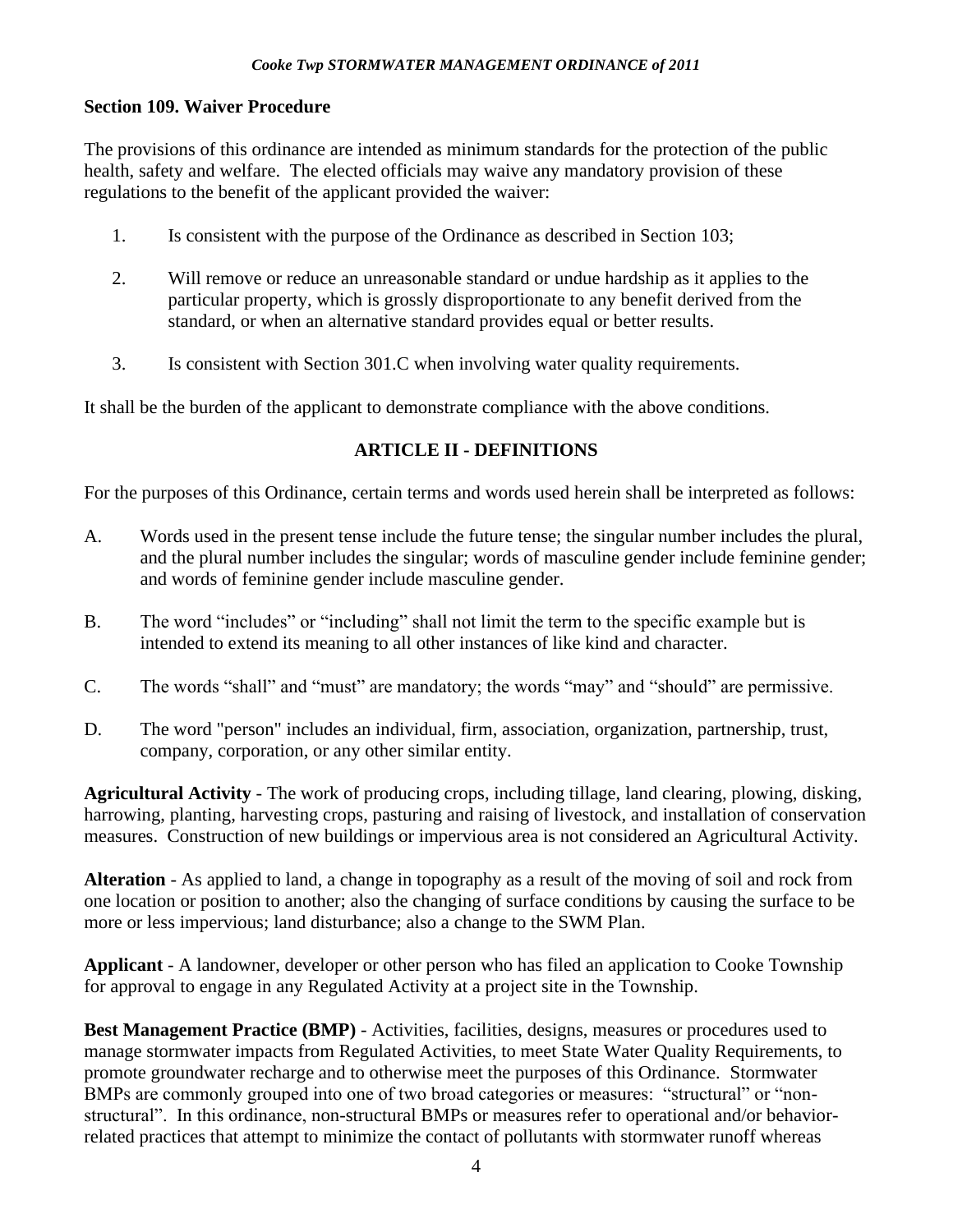structural BMPs or measures are those that consist of a physical device or practice that is installed to capture and treat stormwater runoff. Structural BMPs include, but are not limited to, a wide variety of practices and devices, from large-scale retention ponds and constructed wetlands, to small-scale underground treatment systems, infiltration facilities, filter strips, low impact design, bioretention, wet ponds, permeable paving, grassed swales, riparian or forested buffers, sand filters, detention basins, and manufactured devices. Structural Stormwater BMPs are permanent appurtenances to the project site.

**Conservation District** - A conservation district, as defined in section 3(c) of the Conservation District Law  $(3 \text{ P. S. } \S 851(c))$ , which has the authority under a delegation agreement executed with the Department to administer and enforce all or a portion of the erosion and sediment control program in this Commonwealth.

**Dam** - An artificial barrier, together with its appurtenant works, constructed for the purpose of impounding or storing water or another fluid or semifluid, or a refuse bank, fill or structure for highway, railroad or other purposes which does or may impound water or another fluid or semifluid.

**Design Storm** - The magnitude and temporal distribution of precipitation from a storm event measured in probability of occurrence (e.g. a 5-year-storm) and duration (e.g. 24 hours), used in the design and evaluation of stormwater management systems. Also see Return Period.

**Detention Volume** - The volume of runoff that is captured and then infiltrated, evaporated, reused, or released into the waters of this Commonwealth at a controlled rate.

**DEP** - The Pennsylvania Department of Environmental Protection.

**Designee** - The agent of the Board of Supervisors of Cooke Township and/or agent of the governing body involved with the administration, review or enforcement of any provisions of this ordinance by contract or memorandum of understanding, or the agent of an Applicant, Developer, person, partnership, association, corporation, trust or other entity.

**Detention Basin** - An impoundment structure designed to manage stormwater runoff by temporarily storing the runoff and releasing it at a predetermined rate.

**Developer** - A person, partnership, association, corporation, or other entity, or any responsible person therein or agent thereof, that undertakes any Regulated Activity of this Ordinance.

**Development Site (Site)** - See Project Site.

**Disconnected Impervious Area (DIA)** - An impervious or impermeable surface which has its stormwater runoff disconnected from any stormwater drainage or conveyance system and is redirected or directed to a pervious area which allows for infiltration, filtration, and increased time of concentration as specified in Appendix C, Disconnected Impervious Area.

**Disturbed Area** - An unstabilized land area where an Earth Disturbance Activity is occurring or has occurred.

**Drainage Plan** - The documentation of the stormwater management system to be used for a given development site, the contents of which are established in Article IV.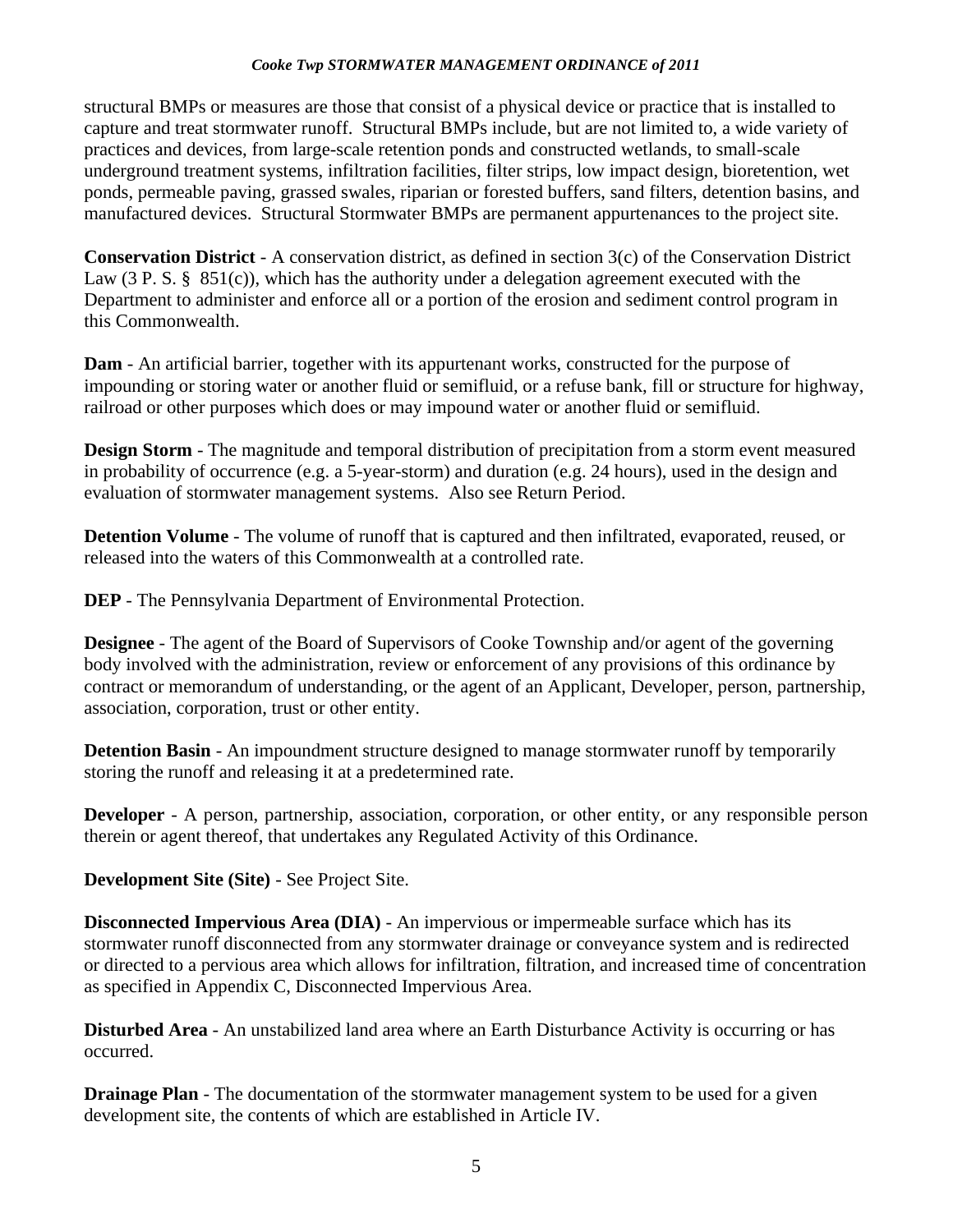**Earth Disturbance Activity** - A construction or other human activity which disturbs or exposes the underlying soil, including, but not limited to, mining, timber harvesting, clearing and grubbing; grading; excavations; embankments; road maintenance; building construction; the moving, depositing, stockpiling, or storing of soil, rock or earth materials which alters, disturbs, and exposes the existing land surface.

**Erosion** - The natural process by which the surface of the land is worn away by the movement of soil particles through the action of water, wind, ice, chemical action or other natural forces.

**Erosion and Sediment Control Plan** - A plan which is designed to minimize accelerated erosion and sedimentation as prepared in accordance with the Pennsylvania Code, Title 25, Chapter 102 and the Clean Streams Law, as amended and updated.

**Existing Condition** - The initial condition of a project site prior to the proposed construction.

**FEMA** - Federal Emergency Management Agency.

**Flood** - A general but temporary condition of partial or complete inundation of normally dry land areas from the overflow of streams, rivers, and other waters of this Commonwealth.

**Floodplain** - The lowland and relatively flat areas adjoining inland and coastal waters including, at a minimum, that area subject to a one percent or greater chance of flooding in any given year or any land area susceptible to inundation by water from any natural source or delineated by applicable Department of Housing and Urban Development, Federal Insurance Administration Flood Hazard Boundary, mapped as being a special flood hazard area. Also included are areas that comprise Group 13 Soils, as listed in Appendix A of the Pennsylvania Department of Environmental Protection (PA DEP) Technical Manual for Sewage Enforcement Officers (as amended or replaced from time to time by PA DEP).

**Floodway** - The channel of the watercourse and those portions of the adjoining floodplains that are reasonably required to carry and discharge the 100-year flood. Unless otherwise specified, the boundary of the floodway is as indicated on maps and flood insurance studies provided by FEMA. In an area where no FEMA maps or studies have defined the boundary of the 100-year floodway, it is assumed (absent evidence to the contrary) that the floodway extends from the stream to 50 feet from the top of the bank of the stream.

**Forest Management/Timber Operations** - Planning and activities necessary for the management of forestland. These include conducting a timber inventory, preparation of forest management plans, silvicultural treatment, cutting budgets, logging road design and construction, timber harvesting, site preparation and reforestation.

**Groundwater Recharge** - Replenishment of existing natural underground water supplies.

**Hydrologic Soil Group (HSG)** – Refers to soils grouped according to their runoff-producing characteristics. The chief consideration is the inherent capacity of soil bare of vegetation to permit infiltration. Infiltration rates of soils vary widely and are affected by subsurface permeability as well as surface intake rates. Soils are classified into four HSG's (A, B, C, and D) according to their minimum infiltration rate, which is obtained for bare soil after prolonged wetting. The NRCS defines the four groups and provides a list of most of the soils in the United States and their group classification. The soils in the area of the development site may be identified from a soil survey report that can be obtained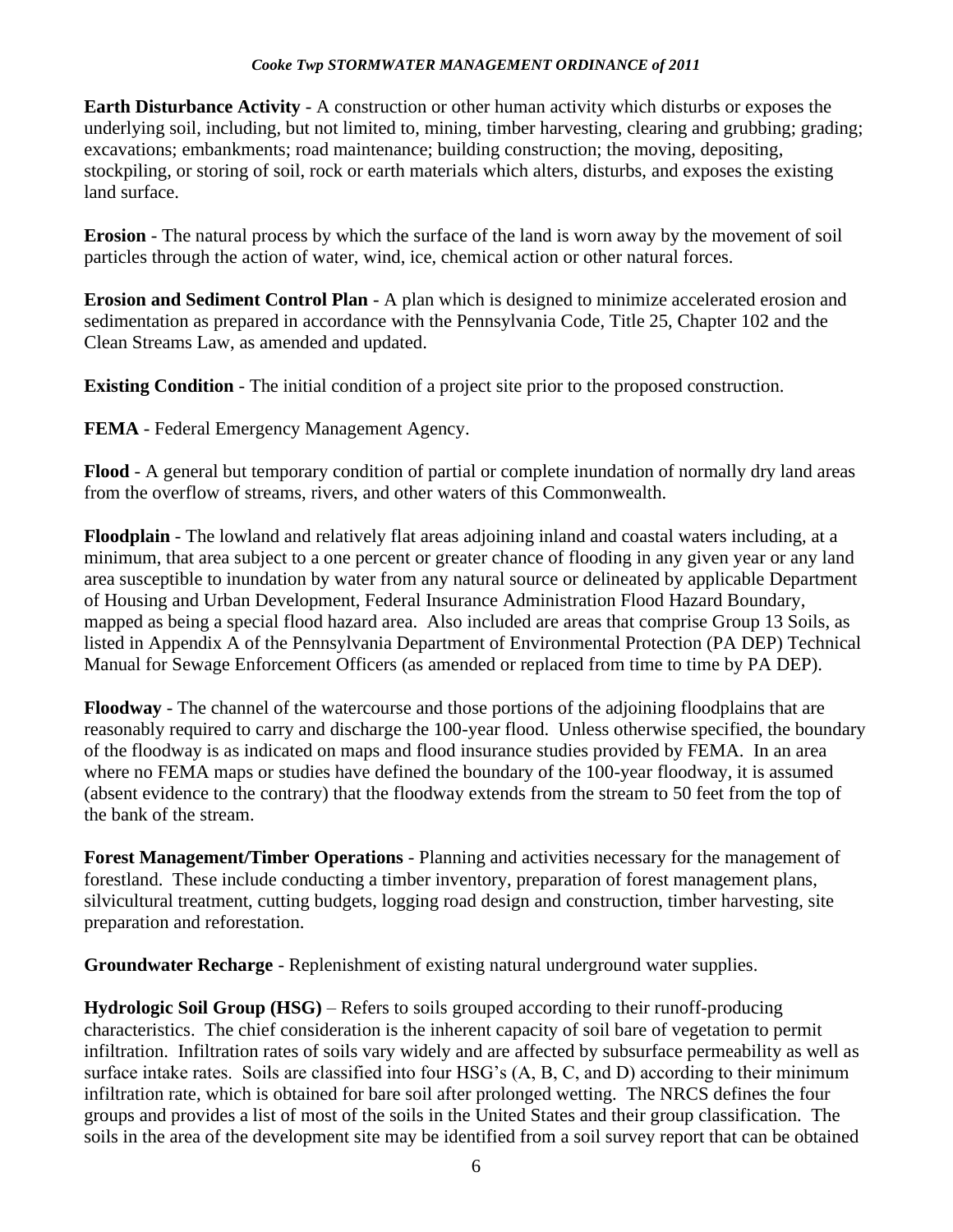from local NRCS offices or conservation district offices. Soils become less pervious as the HSG varies from A to D (NRCS  $3,4$ ).

**Impervious Surface (Impervious Area)** - A surface that prevents the infiltration of water into the ground. Impervious surfaces (or areas) shall include, but not be limited to, roofs used to cover indoor living spaces, patios, garages, storage sheds and similar structures, and any new streets or sidewalks. Decks, parking areas, and driveway areas are not counted as impervious areas if they allow for infiltration.

**Impoundment** - A retention or detention basin designed to retain stormwater runoff and release it at a controlled rate.

**Infiltration Structures** - A structure designed to direct runoff into the ground (e.g. french drains, seepage pits, seepage trench).

**Karst** - A type of topography or landscape characterized by surface depressions, sinkholes, rock pinnacles/uneven bedrock surface, underground drainage and caves. Karst is formed on carbonate rocks, such as limestone or dolomite.

**Land Development (Development)** - Inclusive of any of the following activities: (i) the improvement of one lot or two or more contiguous lots, tracts, or parcels of land for any purpose involving (a) a group of two or more buildings, whether proposed initially or cumulatively, or a single nonresidential building on a lot or lots regardless of the number of occupants or tenure, or (b) the division or allocation of land or space, whether initially or cumulatively, between or among two or more existing or prospective occupants by means of, or for the purpose of streets, common areas, leaseholds, condominiums, building groups, or other features; (ii) any subdivision of land; (iii) development in accordance with Section 503(1.1) of the PA Municipalities Planning Code.

**Land Disturbance** - Any activity involving grading, tilling, digging, or filling of ground or stripping of vegetation or any other activity that causes an alteration to the natural condition of the land.

**Municipality** – Cooke Township, Cumberland County, Pennsylvania.

**NRCS** - USDA Natural Resources Conservation Service (previously SCS).

**Open Channel** - A drainage element in which stormwater flows with an open surface. Open channels include, but shall not be limited to, natural and man-made drainageways, swales, streams, ditches, canals, and pipes flowing partly full.

**Peak Discharge** - The maximum rate of stormwater runoff from a specific storm event.

**Pervious Area** - Any area not defined as impervious.

**Pipe** - A culvert, closed conduit, or similar structure (including appurtenances) that conveys stormwater.

**Project Site** - The specific area of land where any Regulated Activities in Cooke Township are planned, conducted or maintained.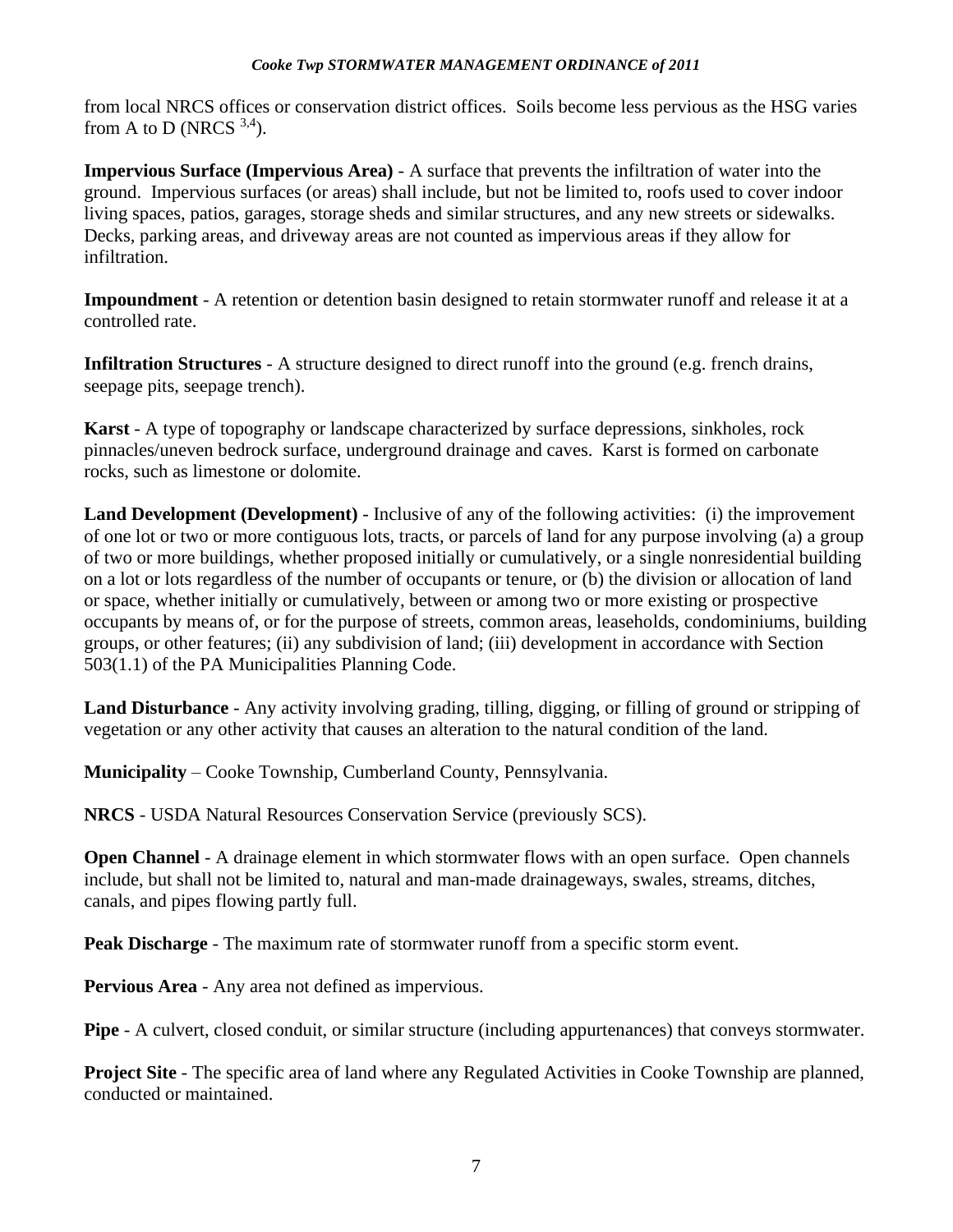**Qualified Professional** – A Professional Engineer or Professional Land Surveyor licensed by the Pennsylvania Department of State.

**Regulated Activities** – Shall include, but not be limited to any Earth Disturbance Activities or any activities that involve the alteration or development of land in a manner that may affect stormwater runoff as specified in Section 105.

**Regulated Earth Disturbance Activity** - Activity involving Earth Disturbance subject to regulation under 25 Pa. Code Chapters 92, Chapter 102, or the Clean Streams Law.

**Release Rate** - The percentage of predevelopment peak rate of runoff from a site or subarea to which the post development peak rate of runoff must be reduced to protect downstream areas.

**Retention Basin** - An impoundment in which stormwater is stored and not released during the storm event. Stored water may be released from the basin at some time after the end of the storm.

**Retention Volume/Removed Runoff** - The volume of runoff that is captured and not released directly into the surface waters of this Commonwealth during or after a storm event.

**Return Period** - The average interval, in years, within which a storm event of a given magnitude can be expected to occur one time. For example, the 25-year return period rainfall would be expected to occur on average once every 25 years; or stated in another way, the probability of a 25-year storm occurring in any one year is 0.04 (i.e. a 4% chance).

**Runoff** - Any part of precipitation that flows over the land surface.

**Sediment** - Soils or other materials transported by surface water as a product of erosion.

**Sediment Pollution** - The placement, discharge or any other introduction of sediment into the waters of the Commonwealth occurring from the failure to design, construct, implement or maintain control measures and control facilities in accordance with the requirements of this Ordinance.

**Sedimentation** - The process by which mineral or organic matter is accumulated or deposited by the movement of water.

**Seepage Pit / Seepage Trench** - An area of excavated earth filled with loose stone or similar coarse material, into which surface water is directed for infiltration into the ground.

**State Water Quality Requirements** - The regulatory requirements to protect, maintain, reclaim, and restore water quality under Pennsylvania Code Title 25 and the Clean Streams Law.

**Stormwater** - Drainage runoff from the surface of the land resulting from precipitation or snow or ice melt.

**Stormwater Management Facility** - Any structure, natural or man-made, that, due to its condition, design, or construction, conveys, stores, or otherwise affects stormwater runoff. Typical stormwater management facilities include, but are not limited to, detention and retention basins, open channels, storm sewers, pipes, and infiltration facilities.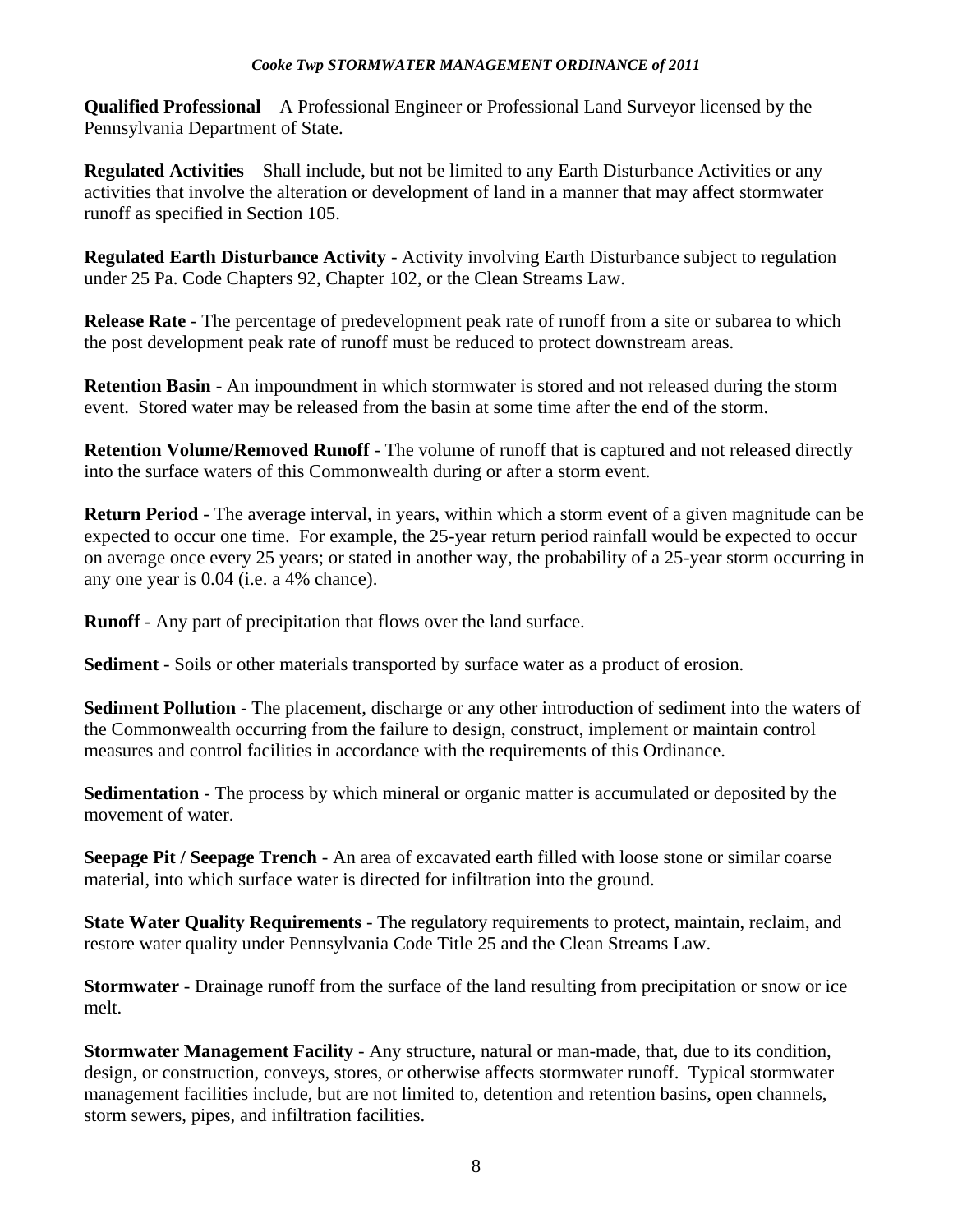**Stormwater Management Plan** – A plan consistent with the Cooke Township Stormwater Management Ordinance for managing stormwater runoff as adopted and amended by the Board of Supervisors of Cooke Township as required by the Act of October 4, 1978, P.L. 864, (Act 167), as amended, and known as the "Storm Water Management Act" promulgated in accordance with the Cumberland County Stormwater Management Plan adopted by the County of Cumberland as required by the "Storm Water Management Act".

**Stormwater Management Best Management Practices** - Is abbreviated as **BMPs** or **SWM BMPs** throughout this Ordinance.

**Stormwater Management Site Plan** - The plan prepared by the developer, municipality, or other entity indicating how storm water runoff will be managed at the development site in accordance with this Ordinance. **Stormwater Management Site Plan** will be designated as **SWM Site Plan** throughout this Ordinance.

**Storm Sewer** - A system of pipes and/or open channels that convey intercepted runoff and stormwater from other sources, but excludes domestic sewage and industrial wastes.

**Subarea** - The smallest drainage unit of a watershed for which stormwater management criteria have been established in the Stormwater Management Plan.

**Subdivision** - As defined in The Pennsylvania Municipalities Planning Code, Act of July 31, 1968, P.L. 805, No. 247, as amended.

**Swale** - A low-lying stretch of land which gathers or carries surface water runoff.

**Timber Operations** - See Forest Management/Timber Operations.

**Time of Concentration (Tc)** - The time for surface runoff to travel from the hydraulically most distant point of the watershed to a point of interest within the watershed. This time is the combined total of overland flow time and flow time in pipes or channels, if any.

**USDA** - United States Department of Agriculture.

**Watercourse** - A stream of water; river; brook; creek; or a channel or ditch for water, whether natural or manmade.

**Waters of this Commonwealth** - Rivers, streams, creeks, rivulets, impoundments, ditches, watercourses, storm sewers, lakes, dammed water, wetlands, ponds, springs and other bodies or channels of conveyance of surface and underground water, or parts thereof, whether natural or artificial, within or on the boundaries of this Commonwealth.

**Watershed** - Region or area drained by a river, watercourse or other surface water of the Commonwealth.

**Wetland** - Those areas that are inundated or saturated by surface or ground water at a frequency and duration sufficient to support, and that under normal circumstances do support, a prevalence of vegetation typically adapted for life in saturated soil conditions, including swamps, marshes, bogs, fens, and similar areas.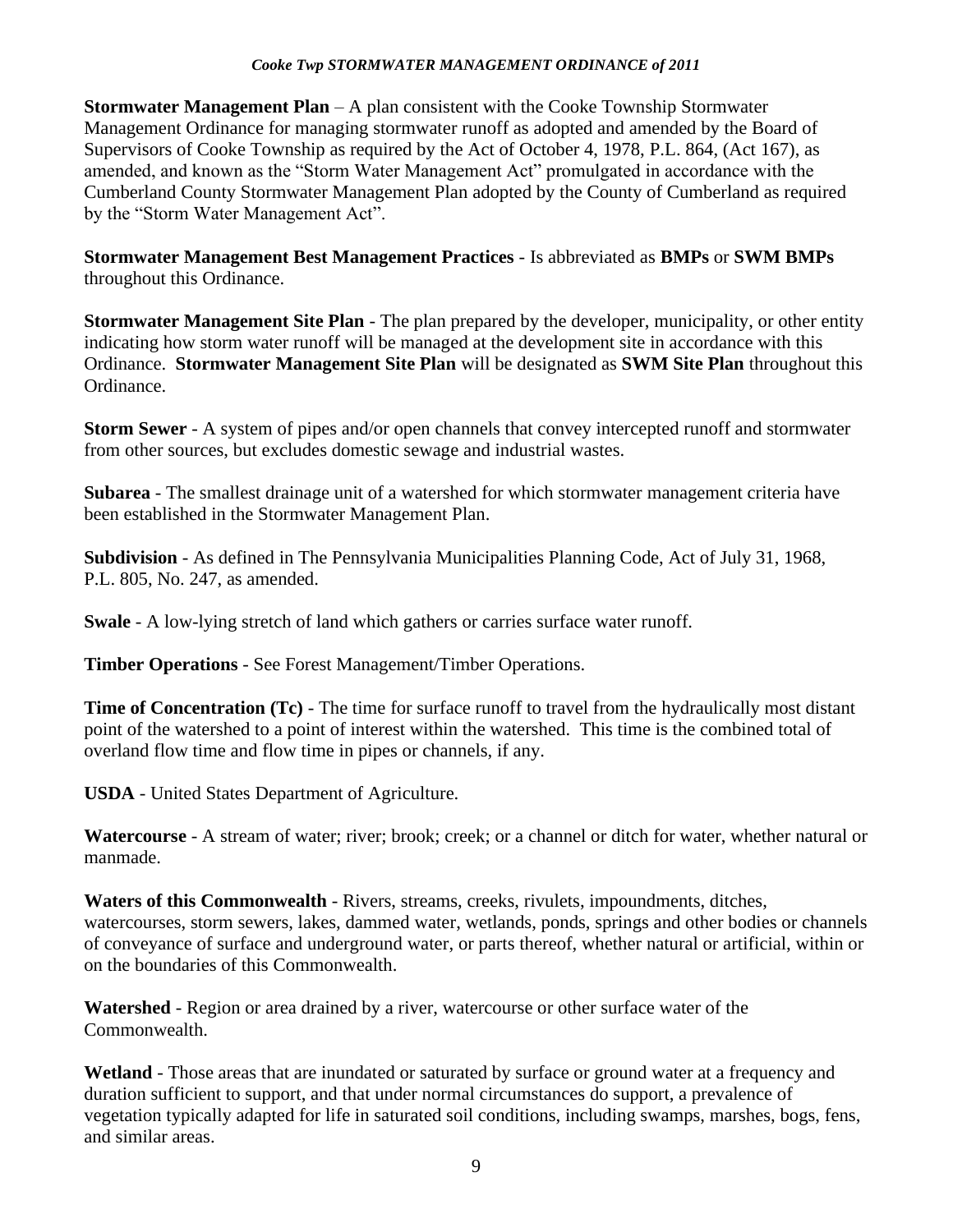# **ARTICLE III - STORMWATER MANAGEMENT STANDARDS**

### <span id="page-12-0"></span>**Section 301. General Requirements**

- A. For all Regulated Activities, unless preparation of a SWM Site Plan is specifically exempted in Section 302:
	- 1. Preparation and implementation of an approved SWM Site Plan are required.
	- 2. No Regulated Activities shall commence until Cooke Township issues written approval of an SWM Site Plan, which demonstrates compliance with the requirements of this Ordinance.
- B. SWM Site Plans approved by Cooke Township, in accordance with Section 406, shall be on site throughout the duration of the Regulated Activity.
- C. Cooke Township, after consultation with DEP, may approve measures for meeting the State Water Quality Requirements other than those in this Ordinance, provided that they meet the minimum requirements of, and do not conflict with, State law including but not limited to the Clean Streams Law.
- D. For all Regulated Earth Disturbance Activities, erosion and sediment control BMPs shall be designed, implemented, operated, and maintained during the Regulated Earth Disturbance Activities (e.g., during construction) to meet the purposes and requirements of this Ordinance and to meet all requirements under the Pennsylvania Code Title 25 and the Clean Streams Law. Various BMPs and their design standards are listed in the *Erosion and Sediment Pollution*  Control Program Manual (E&S Manual)<sup>2</sup>, Commonwealth of Pennsylvania, Department of Environmental Protection, No. 363-2134-008 (2000), as amended and updated.
- E. For all Regulated Activities not exempted by Section 302, implementation of the Volume Controls in Section 303 is required.
- F. For all new development projects, the measurement of impervious areas shall include all of the impervious areas in the total proposed development even if development is to take place in stages. Similarly, for new development projects taking place in stages, the entire proposed new development plan must be used in determining conformance with this Ordinance.
- G. Stormwater flows/direct discharges onto adjacent property shall not be created, increased, decreased, relocated, or otherwise altered without written notification to the adjacent property owner(s). Such stormwater flows shall be subject to the requirements of this Ordinance.
- H. The design of all facilities over Karst features shall include an evaluation of measures to minimize adverse effects in accordance with the procedures outlined in Section 7.4 (Special Management Areas – Karst Areas) of the most current version of the SWM Manual<sup>1</sup>.
- I. Storage facilities should completely drain both the volume control and rate control capacities within 72 hours from the end of the design storm subject to site conditions.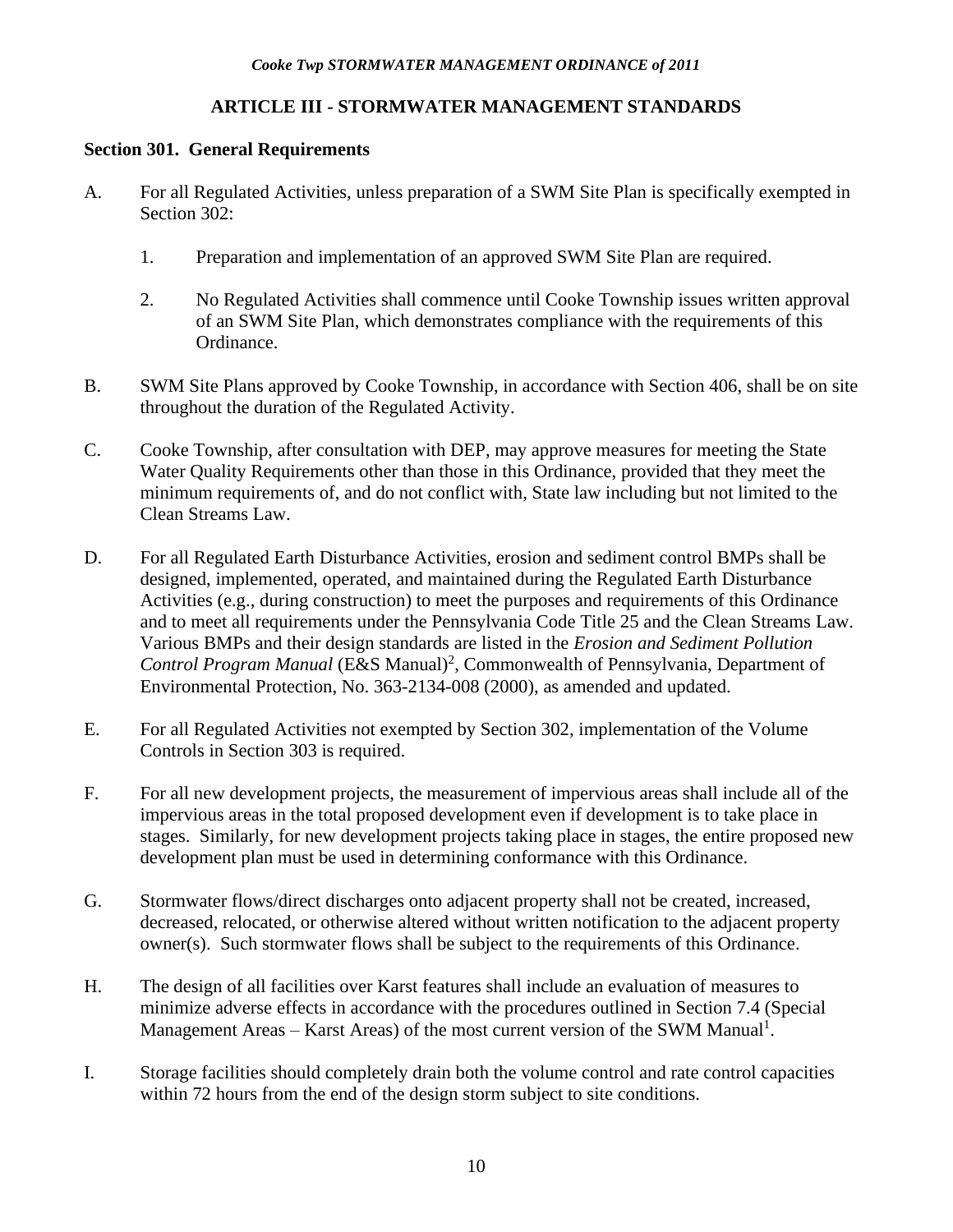- J. The design storm precipitation depth estimates to be used in the analysis of peak rates of discharge should be obtained from the *Precipitation-Frequency Atlas of the United States*, Atlas 14, Volume 2, U.S. Department of Commerce, National Oceanic and Atmospheric Administration (NOAA), National Weather Service, Hydrometeorological Design Studies Center, Silver Spring, Maryland, 20910. NOAA's Atlas  $14<sup>5</sup>$  can be accessed at Internet address: [http://hdsc.nws.noaa.gov/hdsc/pfds/.](http://hdsc.nws.noaa.gov/hdsc/pfds/)
- K. For all Regulated Activities, SWM BMPs shall be designed, implemented, operated, and maintained to meet the purposes and requirements of this Ordinance and to meet all requirements under Title 25 of the Pennsylvania Code, the Clean Streams Law, and the Storm Water Management Act.
- L. For all earth disturbance activities, Applicants shall follow the requirements of 25 Pa. Code Chapter 102.

# **Section 302. Exemptions**

- A. Regulated Activities resulting in less than or equal to 1,000 square feet of new impervious surface are exempt from Article IV SWM Site Plan preparation requirements including Sections 303 and 304 of this Ordinance. Regulated Activities greater than 1,000 square feet and less than or equal to 5,000 square feet of new impervious area may be exempt from the SWM Site Plan preparation requirements including Sections 303 and 304 of this Ordinance when justification is provided that stormwater impact is minimal.\*
- B. Regulated Activities that create new Disconnected Impervious Areas greater than 1,000 square feet and less than or equal to 5,000 square feet that are proven to meet the 75-foot minimum pervious flow path requirement outlined in Appendix C are exempt from the SWM Site Plan preparation requirements including Sections 303 and 304 of this Ordinance.\*
- C. Regulated Activities meeting the following parcel size and square footage requirements are exempt from the peak rate control requirements, but not the volume control or SWM Site Plan preparation requirements of this Ordinance. These criteria shall apply to the total proposed development even if development is to take place in phases. The date of the municipal ordinance adoption shall be the starting point from which to consider tracts as "parent tracts" in which future subdivisions and respective impervious area computations shall be cumulatively considered.\*

| <b>Total Parcel Size</b><br>(acres) | <b>Total Parcel Size</b><br>(square feet) | <b>New Impervious Area Exemption</b><br>(square feet) |
|-------------------------------------|-------------------------------------------|-------------------------------------------------------|
| < 0.25                              | $<$ 10,890                                | 1,500                                                 |
| $0.25 - 0.5$                        | $10,890 - 21,780$                         | 2,500                                                 |
| $>0.5-1.0$                          | $>21,780-43,560$                          | 5,000                                                 |
| $>1.0-3.0$                          | $>43,560-130,680$                         | 6,000                                                 |
| >3.0                                | >130,680                                  | 7,500                                                 |

| <b>New Impervious Area Exemption Criteria for Peak Rate Control</b> |  |  |
|---------------------------------------------------------------------|--|--|
|                                                                     |  |  |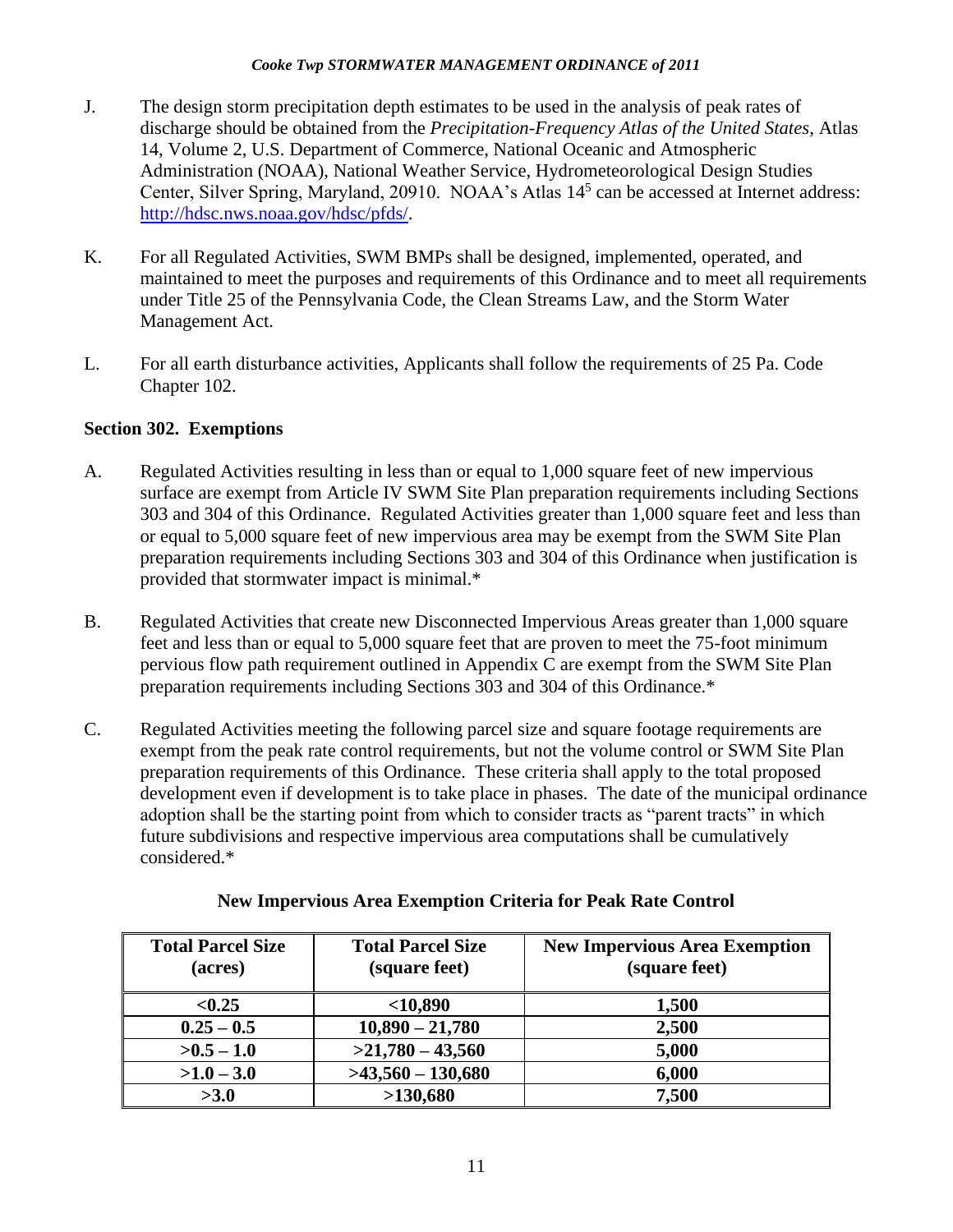- D. Agricultural plowing and tilling are exempt from the SWM Site Plan requirements including Sections 303 and 304 of this Ordinance provided the activities are performed according to the requirements of 25 Pa. Code Chapter 102, as amended and updated.
- E. Forest management and timber operations are exempt from the rate control and SWM Site Plan preparation requirements of this ordinance provided the activities are performed according to the requirements of 25 Pa. Code Chapter 102, as amended and updated.

**\*Cooke Township has, at its discretion, the ability to deny exemption from any requirements of this ordinance. Exemption from any requirements of this ordinance does not convey exemption from any requirements of any other applicable local codes or ordinances (i.e., local building permit requirements).** 

### **Section 303. Volume Controls**

Water volume controls shall be implemented using the *Design Storm Method* in Subsection 1 or the *Simplified Method* in Subsection 2 below for all Regulated Activities not otherwise exempted by Section 302. For Regulated Activity areas equal or less than one (1) acre that do not require hydrologic routing to design the stormwater facilities, this Ordinance establishes no preference for either methodology; therefore, the applicant may select either methodology on the basis of economic considerations, the intrinsic limitations on applicability of the analytical procedures associated with each methodology, and other factors.

- 1. The Design Storm Method (see Section 8.7 of the most current version of the SWM Manual<sup>1</sup>) is applicable to any size of Regulated Activity. This method requires detailed modeling based on site conditions.
	- a. Do not increase the post-development total runoff volume for all storms equal to or less than the 2-year 24-hour duration Type II storm distribution precipitation.
	- b. For modeling purposes:
		- i. Existing (pre-development) non-forested pervious areas must be considered meadow or its equivalent.
		- ii. Twenty (20) percent of existing impervious area, when present, shall be considered meadow in the model for existing conditions.
- 2. The Simplified Method (see Section 8.7 of the most current version of the SWM Manual<sup>1</sup>) provided below is independent of site conditions and should be used if the Design Storm Method is not followed. This method is not applicable to Regulated Activities greater than one (1) acre or for projects that require design of stormwater detention or rate control facilities. For new impervious surfaces:
	- a. Stormwater facilities shall be sized to capture at least the first two inches (2") of runoff from all new impervious surfaces.
	- b. At least the first one inch (1.0") of runoff from new impervious surfaces shall be permanently removed from the runoff flow -- i.e. it shall not be released into the surface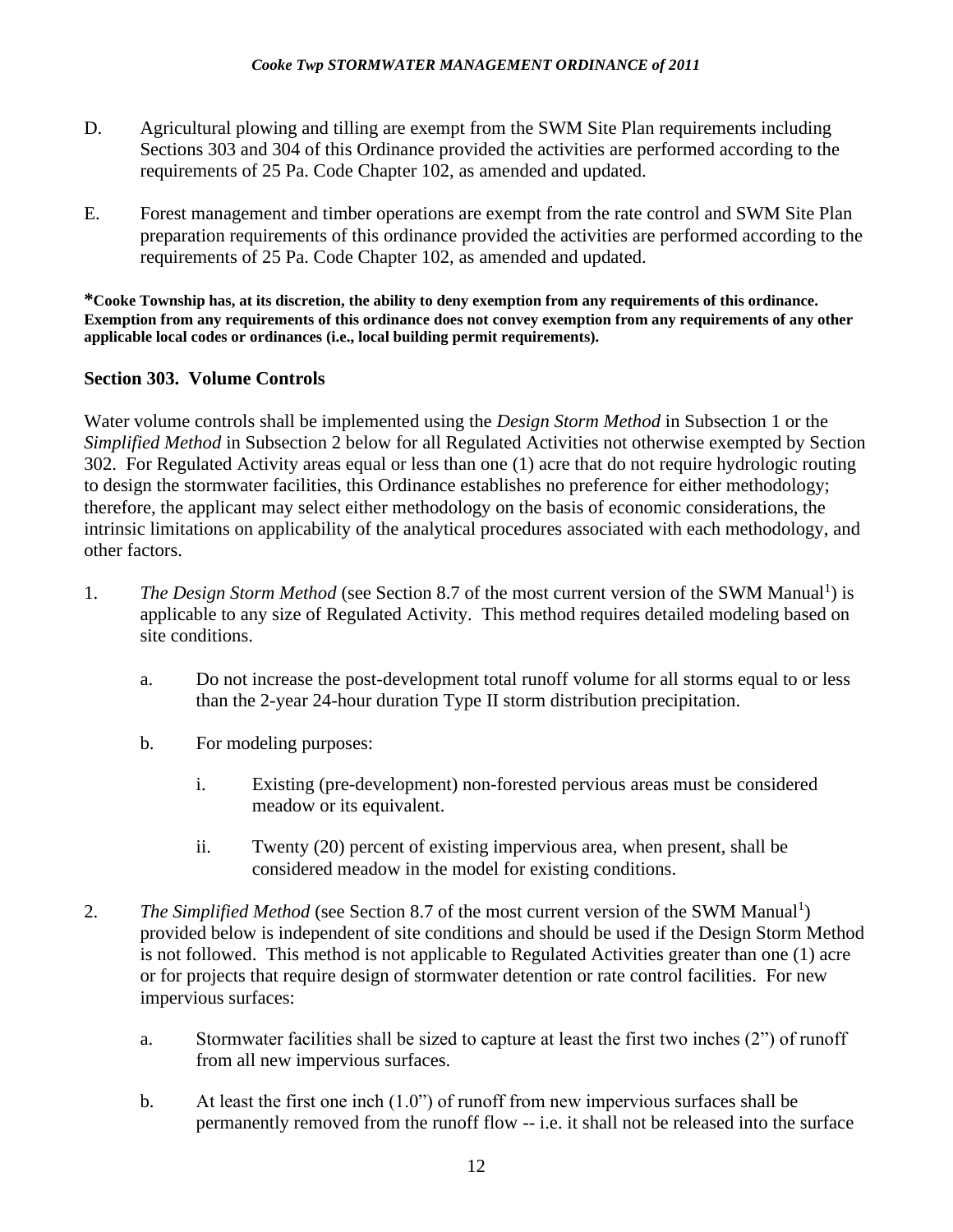waters of this Commonwealth. Removal options include reuse, evaporation, transpiration, and infiltration.

- c. Infiltration facilities should be designed to accommodate infiltration of the entire permanently removed runoff; however, in all cases at least the first one-half inch (0.5") of the permanently removed runoff should be infiltrated.
- d. The second one inch (1.0") of runoff from new impervious surfaces should be detained using structural and non-structural BMPs (as outlined in the most current version of the SWM Manual) and released at a controlled rate.
- e. Regulated Activities eligible under this method are exempt from the requirements of Section 304, Rate Controls.

# **Section 304. Rate Controls (see Section 8.3 of the most current version of the SWM Manual<sup>1</sup>** )

A. Areas not covered by a Release Rate Map from an approved Act 167 Stormwater Management Plan:

Post-development discharge rates shall not exceed the predevelopment discharge rates for the 1-, 2-, 5-, 10-, 25-, 50-, and 100-year storms. If it is shown that the peak rates of discharge indicated by the post-development analysis are less than or equal to the peak rates of discharge indicated by the pre-development analysis for 1-, 2-, 5-, 10-, 25-, 50-, and 100-year, 24-hour storms, then the requirements of this section have been met. Otherwise, the applicant shall provide additional controls as necessary to satisfy the peak rate of discharge requirement.

B. Areas covered by a Release Rate Map from an approved Act 167 Stormwater Management Plan (see Appendix D):

For the 1-, 2-, 5-, 10-, 25-, 50-, and 100-year storms, the post-development peak discharge rates will follow the applicable approved release rate maps (see Appendix D). For any areas not shown on the release rate maps, the post-development discharge rates shall follow the approved release rate map in Cooke Township closest to the site location.

# **ARTICLE IV - STORMWATER MANAGEMENT (SWM) SITE PLAN REQUIREMENTS**

### **Section 401. Plan Requirements**

The following items shall be included in the SWM Site Plan:

- A. Appropriate sections from the Cooke Township Subdivision and Land Development Ordinance, and other applicable local ordinances, shall be followed in preparing the SWM Site Plans.
- B. Cooke Township shall not approve any SWM Site Plan that is deficient in meeting the requirements of this Ordinance. At its sole discretion and in accordance with this Article, when a SWM Site Plan is found to be deficient, Cooke Township may either disapprove the submission and require a resubmission, or in the case of minor deficiencies Cooke Township may accept submission of modifications.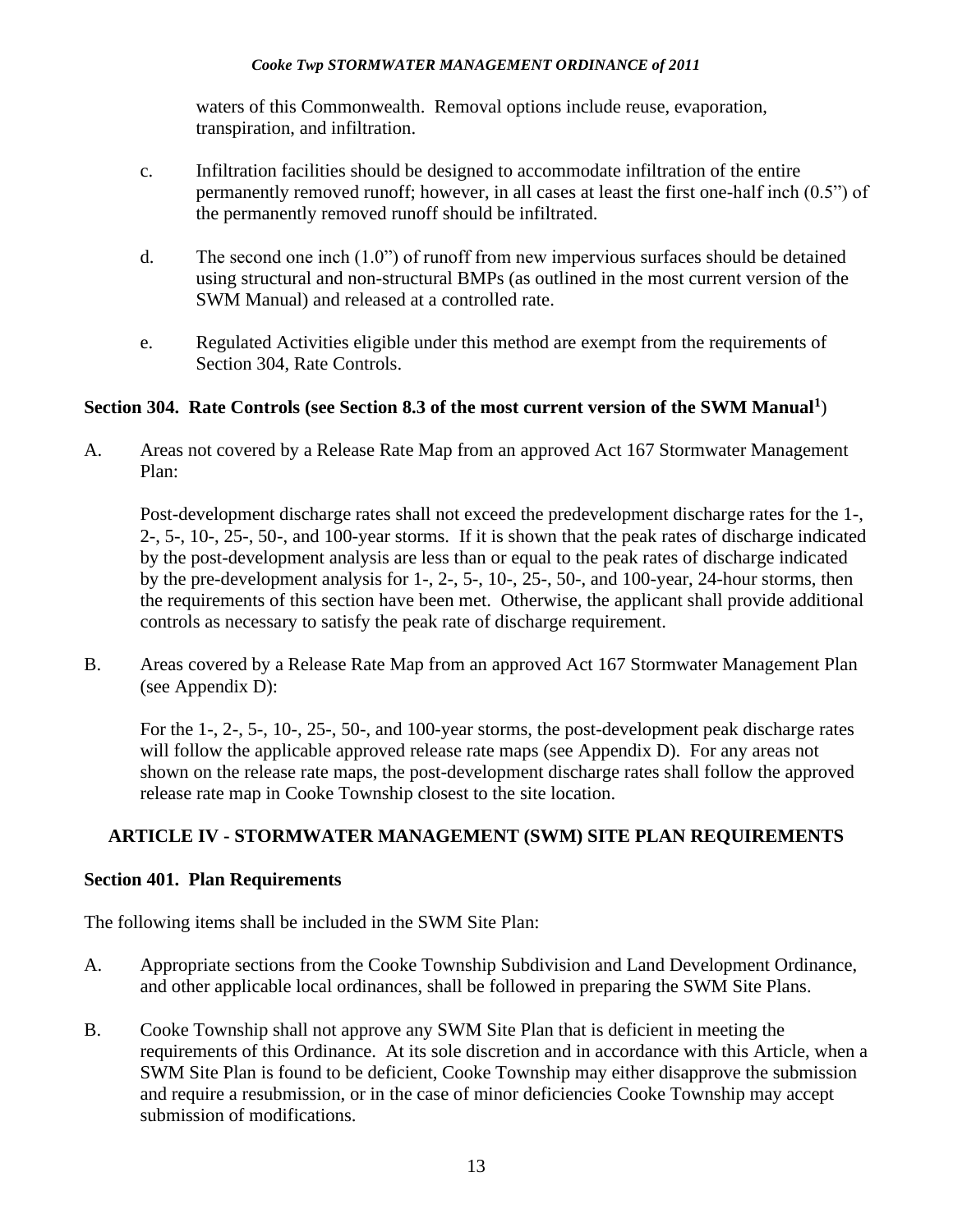- C. Provisions for permanent access or maintenance easements as determined necessary by Cooke Township for all physical SWM BMPs, such as ponds and infiltration structures, to implement the operation and maintenance plan discussed in item D.9 below.
- D. The SWM Site Plan shall provide the following information:
	- 1. The overall stormwater management concept for the project.
	- 2. A determination of Site Conditions in accordance with the Site Assessment procedures outlined in Chapter 4 of the most current version of the SWM Manual<sup>1</sup>. A site assessment shall be completed for projects proposed in areas of carbonate geology or karst topography.
	- 3. Stormwater runoff design computations and documentation as specified in this Ordinance, or as otherwise necessary to demonstrate that measures have been taken to meet the requirements of this Ordinance, including the recommendations and general requirements in Section [301.](#page-12-0)
	- 4. Expected project time schedule.
	- 5. A soil erosion and sediment control plan, where applicable, as prepared for and submitted to the approval authority.
	- 6. The effect of the project (in terms of runoff volumes, water quality, and peak flows) on surrounding properties and adjacent aquatic features and on any existing stormwater conveyance system that may be affected by the project.
	- 7. Plan and profile drawings of all SWM BMPs including drainage structures, pipes, open channels, and swales.
	- 8. SWM Site Plan shall show the locations of existing and proposed on-lot wastewater facilities and water supply wells.
	- 9. The SWM Site Plan shall include an operation and maintenance (O&M) plan for all proposed physical stormwater management facilities (see Appendix B). This plan shall address long-term ownership and responsibilities for operation and maintenance as well as schedules for O&M activities.

# **Section 402. Plan Submission**

- A. Five (5) copies of the SWM Site Plan shall be submitted as follows:
	- 1. Two (2) copies to Cooke Township, accompanied by the requite fees.
	- 2. One (1) copy to the Township Engineer.
	- 3. One (1) copy to the County Conservation District.
	- 4. One (1) final copy to the County Planning Department.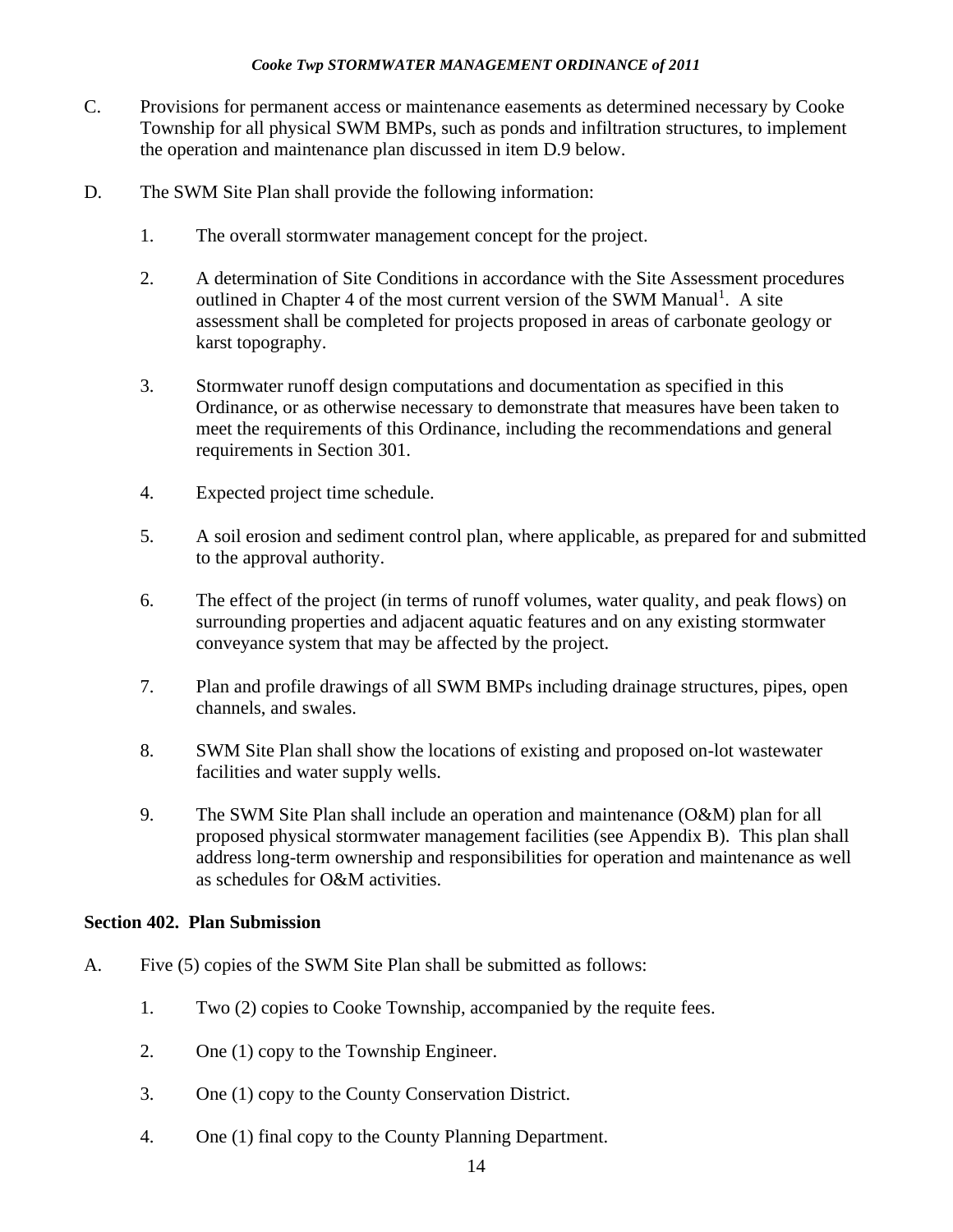B. Additional copies shall be submitted as requested by Cooke Township.

### **Section 403. Plan Review**

- A. The SWM Site Plan shall be reviewed by the Township Engineer, or, in the case of a conflict, another Registered Professional Engineer selected by Cooke Township, for consistency with the provisions of this ordinance. After review, the Township Engineer shall provide a written recommendation for Cooke Township to approve or disapprove the SWM Site Plan. If it is recommended to disapprove the SWM Site Plan, the Township Engineer shall state the reasons for the disapproval in writing. The Township Engineer also may recommend approval of the SWM Site Plan with conditions and, if so, shall provide the acceptable conditions for approval in writing. The SWM Site Plan review and recommendations shall be completed within the time allowed by the Municipalities Planning Code for reviewing subdivision plans.
- B. For SWM Site Plans that do not require subdivision and land development approval, Cooke Township shall notify the applicant in writing within 45 calendar days whether the SWM Site Plan is approved or disapproved. If the SWM Plan involves a Subdivision and Land Development Plan, the notification period is 90 days. If a longer notification period is provided by other statute, regulation, or ordinance, the applicant will be so notified by Cooke Township. If Cooke Township disapproves the SWM Plan, Cooke Township shall cite the reasons for disapproval in writing.

### **Section 404. Modification of Plans**

A modification to a submitted SWM Site Plan that involves a change in SWM BMPs or techniques, or that involves the relocation or redesign of SWM BMPs, or that is necessary because soil or other conditions are not as stated on the SWM Site Plan as determined by Cooke Township, shall require a resubmission of the modified SWM Site Plan in accordance with this Article.

### **Section 405. Resubmission of Disapproved Storm Water Management Site Plans**

A disapproved SWM Site Plan may be resubmitted, with the revisions addressing the Township's concerns, to Cooke Township in accordance with this Article. The applicable review fee must accompany a resubmission of a disapproved SWM Site Plan.

### **Section 406. Authorization to Construct and Term of Validity**

Cooke Township's approval of an SWM Site Plan authorizes the Regulated Activities contained in the SWM Site Plan for a maximum term of validity of five years following the date of approval. Terms of validity shall commence on the date Cooke Township signs the approval for an SWM Site Plan. If an approved SWM Site Plan is not completed according to Section 407 within the term of validity, then Cooke Township may consider the SWM Site Plan disapproved and may revoke any and all permits issued by the Township. SWM Site Plans that are considered disapproved by Cooke Township shall be resubmitted in accordance with Section 405 of this Ordinance.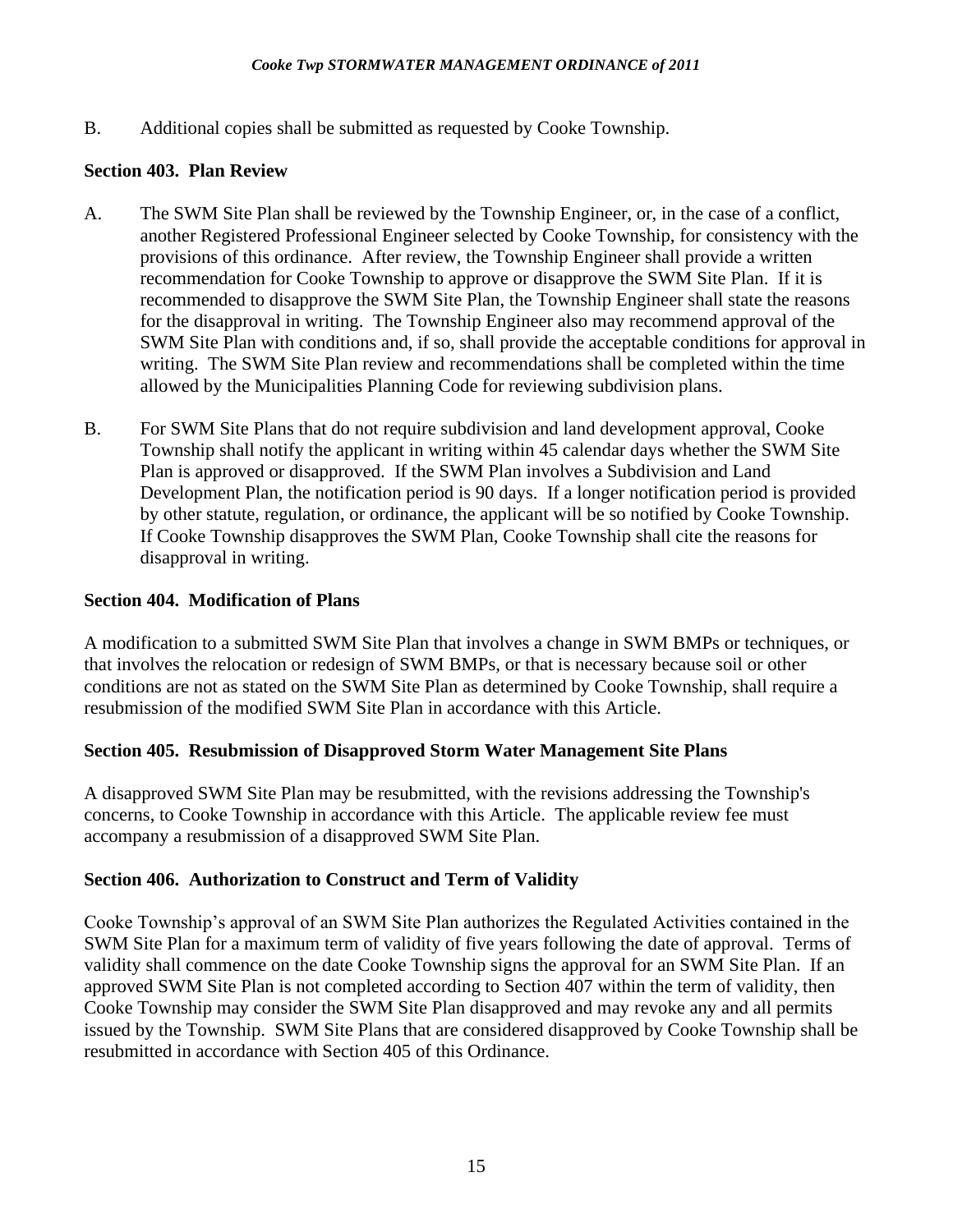### **Section 407. As-Built Plans, Completion Certificate and Final Inspection**

- A. The Applicant shall be responsible for providing as-built survey and plans of all SWM BMPs included in the approved SWM Site Plan. The as-built survey and plans along with an explanation of any discrepancies with the approved construction plans shall be submitted to Cooke Township.
- B. The as-built submission shall include a certification of completion signed by a Qualified Professional verifying that all permanent SWM BMPs have been constructed according to the approved plans and specifications. If any other licensed Qualified Professionals contributed to the construction plans, then those licensed Qualified Professionals must also sign the completion certificate.
- C. After receipt of the as-built plan, Cooke Township may conduct a final inspection.

# **ARTICLE V - OPERATION AND MAINTENANCE**

### **Section 501. Responsibilities of Developers and Landowners**

- A. Cooke Township shall make the final determination on the continuing maintenance and inspection responsibilities prior to final approval of the SWM Site Plan. Cooke Township may require a dedication of such facilities as part of the requirements for approval of the SWM Site Plan. Such a requirement is not an indication that Cooke Township will accept the facilities. Cooke Township reserves the right to accept or reject the ownership and operating responsibility for any portion of the stormwater management controls.
- B. Facilities, areas, or structures used as Stormwater Management BMPs shall be enumerated as permanent real estate appurtenances and recorded as deed restrictions or conservation easements that run with the land.
- C. The Operation and Maintenance Plan shall be recorded as a restrictive deed covenant that runs with the land.
- D. Cooke Township may take enforcement actions against an owner for any failure to satisfy the provisions of this Article.

### **Section 502. Operation and Maintenance Agreements**

The owner is responsible for Operation and Maintenance of the SWM BMPs. If the owner fails to adhere to the Operation and Maintenance Agreement (see the sample Operations and Maintenance Agreement in Appendix B), Cooke Township may perform the services required and charge the owner appropriate fees. Non-payment of fees may result in a lien against the property or other judicial action.

# **ARTICLE VI - FEES AND EXPENSES**

### **Section 601. General**

Cooke Township may include all costs incurred by the Township in the various fees charged to an Applicant for submission and review of the Stormwater Management Plan. The Township will retain a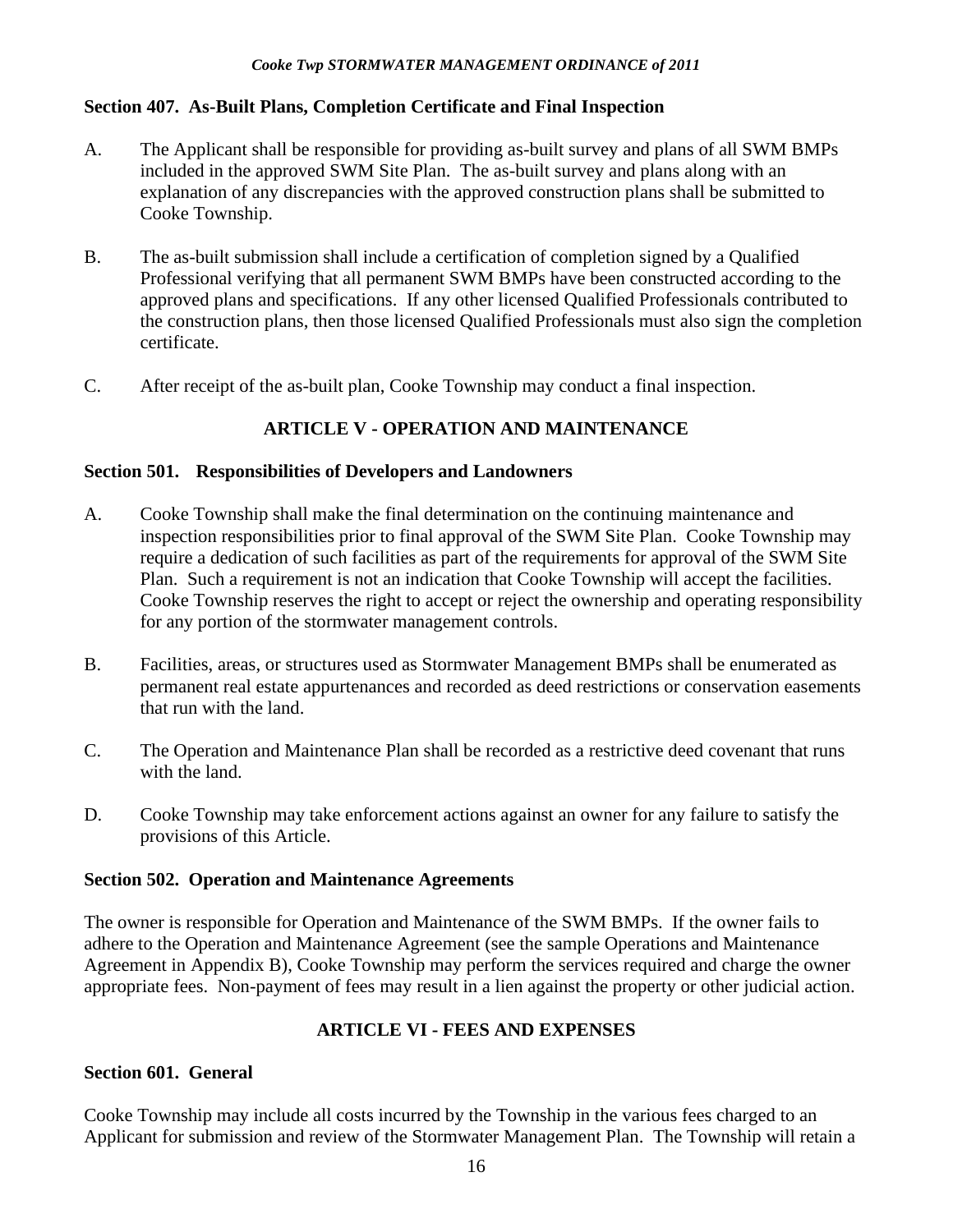fee schedule set by Resolution to determine filing or application fees, earth disturbance, review and inspection fees.

These fees may include but not be limited to costs for the following:

- A. Administrative/clerical processing, phone calls and similar items.
- B. Review of the SWM Site Plan and any revisions thereto.
- C. Attendance at Township meetings or meetings with Applicants.
- D. Review of As-Built plans.
- E. Inspections.

# **ARTICLE VII - PROHIBITIONS**

# **Section 701. Prohibited Discharges and Connections**

A. Any drain or conveyance, whether on the surface or subsurface, which allows any nonstormwater discharge including, but not limited to, sewage, process wastewater, wash water, ammonia, chlorine, petroleum products (gasoline, fuel oil, etc.) pesticides, pollutants and other hazardous materials to enter the waters of the Commonwealth is prohibited.

Handling and disposal of all materials and wastes shall comply with all Federal and State requirements. Structural and non-structural BMPs, in accordance with Chapters 5 and 6 of the most current version of the SWM Manual, shall be implemented where necessary to preserve the quality of stormwater runoff.

- B. Discharges to Waters of the Commonwealth which are not composed entirely of stormwater shall be prohibited, except (1) as provided in subsection C., below, and (2) discharges allowed under a state or federal permit.
- C. The following discharges are authorized unless they are determined to be significant contributors to pollution to the waters of this Commonwealth:

| Discharges from fire fighting activities | $\overline{\phantom{0}}$ | Flows from riparian habitats and<br>wetlands |
|------------------------------------------|--------------------------|----------------------------------------------|
| Potable water sources including water    | $\overline{a}$           | Uncontaminated water from                    |
| line flushing                            |                          | foundations or from footing drains           |
| Irrigation drainage                      | $\overline{\phantom{a}}$ | Lawn watering                                |
| Air conditioning condensate              |                          | Dechlorinated swimming pool                  |
|                                          |                          | discharges                                   |
| <b>Springs</b>                           |                          | Uncontaminated groundwater                   |
| Water from crawl space pumps             |                          | Water from individual residential car        |
|                                          |                          | washing                                      |
| Pavement wash waters where spills or     | $\overline{\phantom{0}}$ | Routine external building wash down          |
| leaks of toxic or hazardous materials    |                          | (which does not use detergents or other      |
| have not occurred (unless all spill      |                          | compounds)                                   |
| material has been removed) and where     |                          |                                              |
| detergents are not used                  |                          |                                              |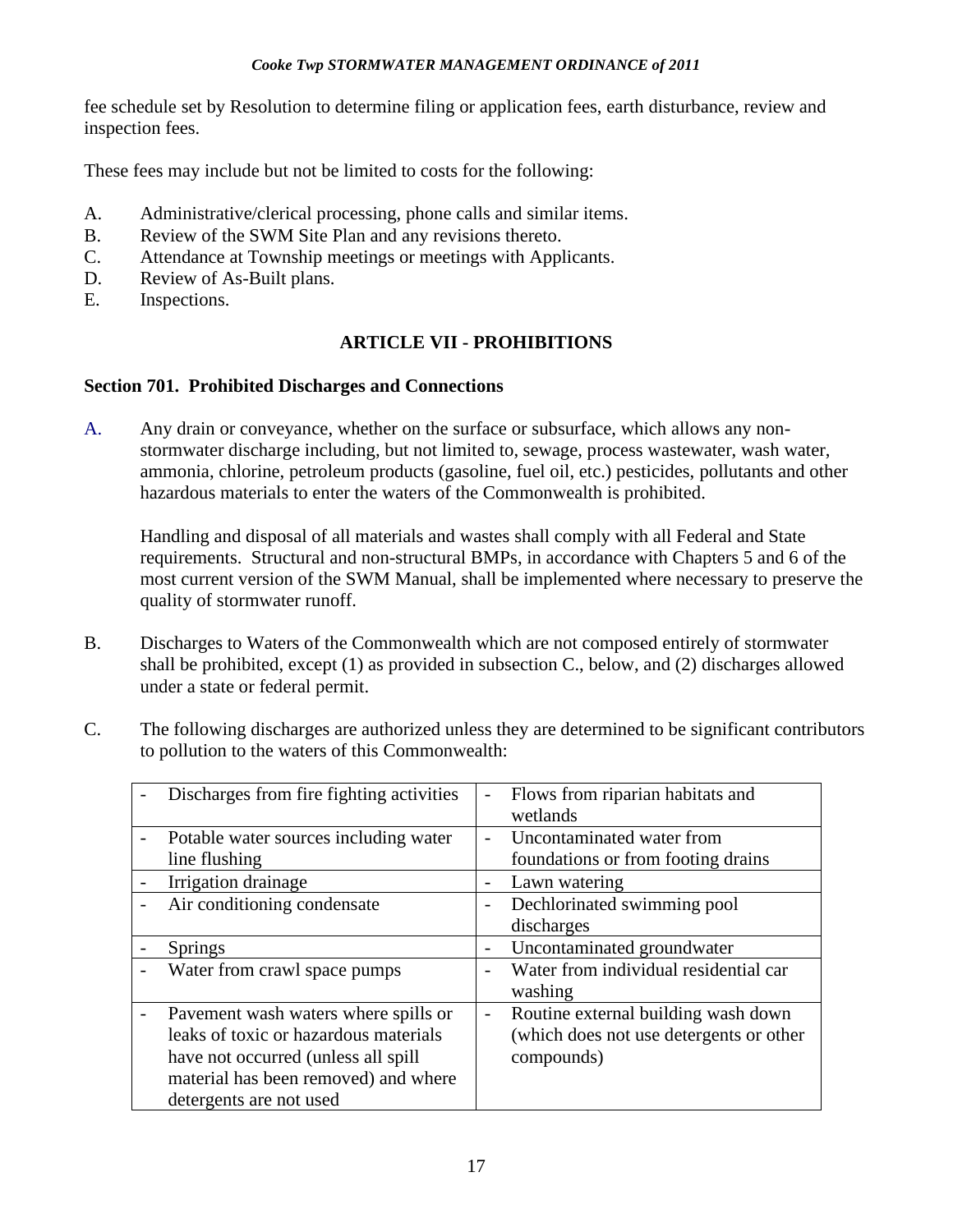D. In the event that Cooke Township or DEP determines that any of the discharges identified in Subsection C, significantly contribute to pollution of the waters of this Commonwealth, Cooke Township or DEP will notify the responsible person(s) to cease the discharge.

### **Section 702. Roof Drains and Sump Pumps**

Roof drains and sump pumps shall not discharge to any impervious area if site conditions permit.

### **Section 703. Alteration of SWM BMPs**

No person shall modify, remove, fill, landscape, or alter any SWM BMPs, facilities, areas, or structures, without the written approval of the Board of Supervisors of Cooke Township.

# **ARTICLE VIII - ENFORCEMENT AND PENALTIES**

### **Section 801. Right-of-Entry**

Upon presentation of proper credentials, Cooke Township may enter at reasonable times upon any property within Cooke Township to inspect the condition of the stormwater structures and facilities in regard to any aspect regulated by this Ordinance.

### **Section 802. Inspection**

SWM BMPs must be inspected by the landowner, or the owner's designee (including Cooke Township for dedicated and owned facilities) according to the following list of minimum frequencies or as otherwise specified by the Township. All inspection reports shall be submitted to Cooke Township.

- 1. Annually for the first 5 years.
- 2. Once every 3 years thereafter.

### **Section 803. Enforcement**

- A. It shall be unlawful for a person to undertake any Regulated Activity except as provided in an approved SWM Site Plan, unless specifically exempted in Section 302.
- B. Inspections regarding compliance with the SWM Site Plan during project construction are a responsibility of Cooke Township or its designees.
- C. It shall be unlawful to remove any control structure or BMP required by the SWM Site Plan unless reviewed and approved by Cooke Township.
- D. The Cooke Township Supervisors, Code Enforcement Officer, or other designated official shall be responsible for enforcing the provisions of this Ordinance.

# **Section 804. Suspension and Revocation**

A. Any approval or permit issued by Cooke Township may be suspended or revoked for: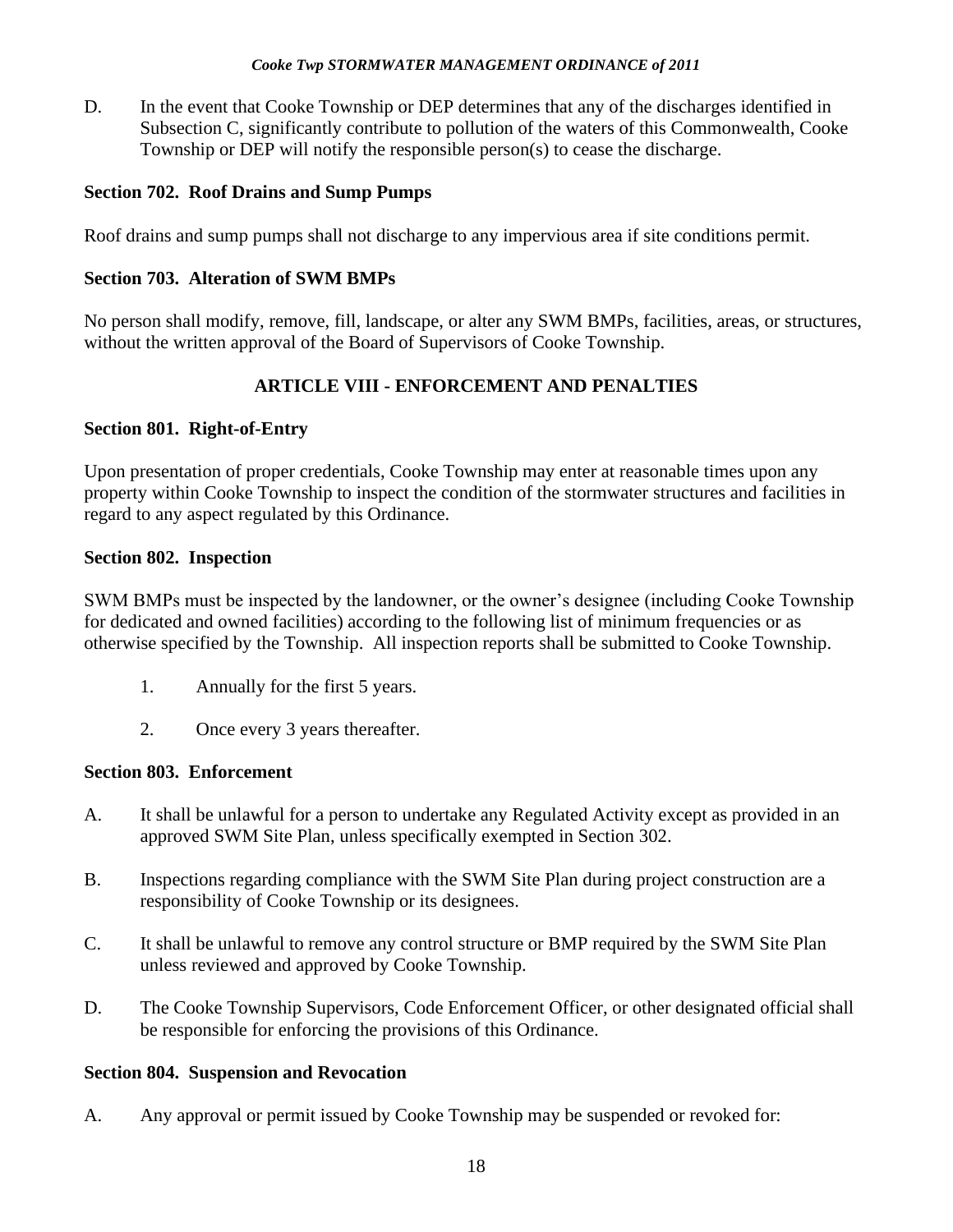- 1. Non-compliance with or failure to implement any provision of the approved SWM Site Plan or Operation and Maintenance Agreement.
- 2. A violation of any provision of this Ordinance or any other applicable law, Ordinance, rule or regulation relating to the Regulated Activity.
- 3. The creation of any condition or the commission of any act during the Regulated Activity which constitutes or creates a hazard or nuisance, pollution, or which endangers the life or property of others.
- B. A suspended approval may be reinstated by Cooke Township when:
	- 1. Cooke Township has inspected and approved the corrections to the violations that caused the suspension.
	- 2. Cooke Township is satisfied that the violation has been corrected.
- C. An approval that has been revoked by Cooke Township cannot be reinstated. The applicant may apply for a new approval under the provisions of this Ordinance.
- D. If a violation causes no immediate danger to life, public health, or property, at its sole discretion, Cooke Township may provide a limited time period for the owner to correct the violation. In these cases, Cooke Township will provide the owner, or the owner's designee, with a written notice of the violation and the time period allowed for the owner to correct the violation. If the owner does not correct the violation within the allowed time period, Cooke Township may revoke or suspend any, or all, applicable approvals and permits pertaining to any provision of this Ordinance.

# **Section 805. Penalties**

- A. Violation of any provision or requirement of this Ordinance or violation of any statement, plan, application, permit, or certificate approved under the provisions of this Ordinance shall be considered an offense punishable by a fine of not more than five hundred dollars (\$500), or imprisonment for not more than sixty days, for each offense. Each day that a violation is continued shall constitute a separate offense and penalties shall be cumulative.
- B. The applicant, owner, general agent, contractor, architect, builder, corporation or other person in connection with a site, building, premises, or part thereof where such a violation has been committed or does exist shall be guilty of such an offense.
- C. Any applicant, owner, general agent, contractor, architect, builder, corporation or other person who commits, takes part or assists in such violation shall also be guilty of such an offense.
- D. In addition, Cooke Township may institute injunctive, mandamus or any other appropriate action or proceeding at law or in equity for the enforcement of this Ordinance. Any court of competent jurisdiction shall have the right to issue restraining orders, temporary or permanent injunctions, mandamus or other appropriate forms of remedy or relief.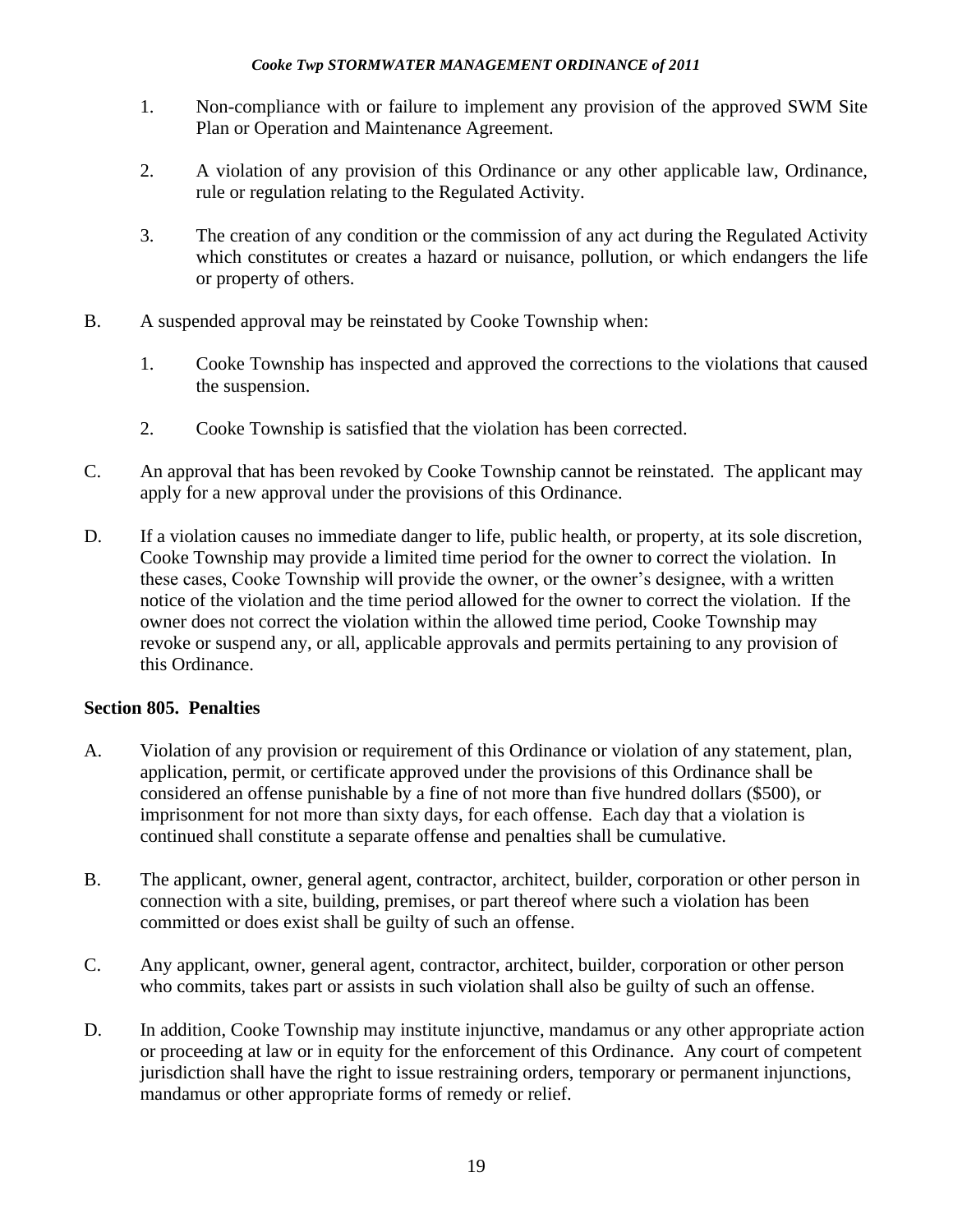# **Section 806. Appeals**

- A. Any person aggrieved by any action of Cooke Township or its designee, relevant to the provisions of this Ordinance, may appeal to Cooke Township within thirty (30) days of that action.
- B. Any person aggrieved by any decision of Cooke Township, relevant to the above appeal of this Ordinance, may appeal to the Cumberland County Court of Common Pleas within thirty (30) days of the Township's decision.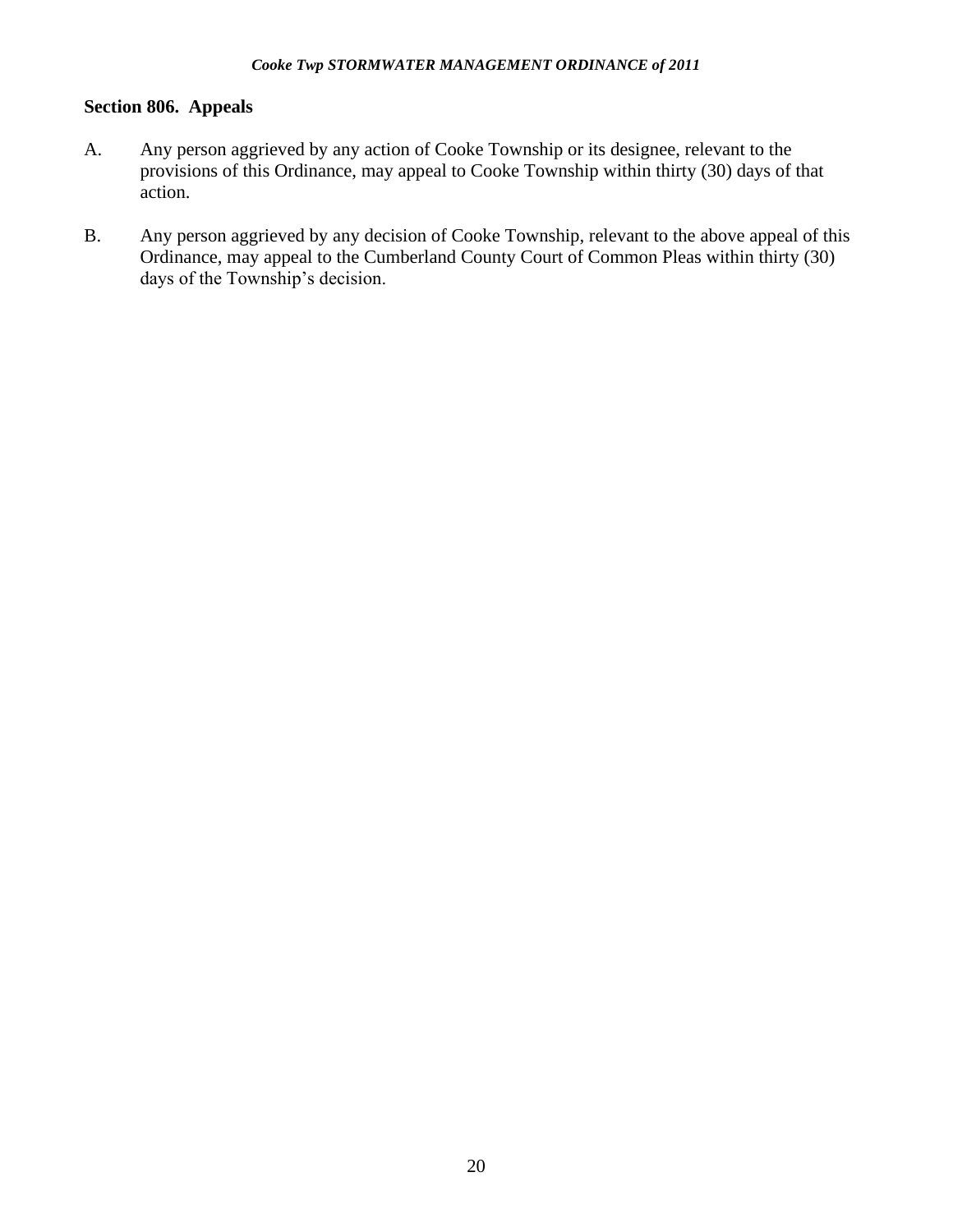### **ARTICLE IX - REFERENCES**

- 1. Pennsylvania Department of Environmental Protection (DEP). No. 363-0300-002 (2006), as amended and updated. *Pennsylvania Stormwater Best Management Practices Manual.* Harrisburg, PA.
- 2. The Pennsylvania Department of Environmental Protection (DEP). 363-2134-008 (2000), as amended and updated. *Erosion and Sediment Pollution Control Program Manual*. Harrisburg, PA.
- 3. United States Department of Agriculture (USDA), National Resources Conservation Service (NRCS). *National Engineering Handbook*. Part 630: Hydrology, 1969-2001. Originally published as the *National Engineering Handbook*, Section 4: Hydrology. Available online at: [http://www.wcc.nrcs.usda.gov/hydro/hydro-techref-neh-630.html.](http://www.wcc.nrcs.usda.gov/hydro/hydro-techref-neh-630.html)
- 4. United States Department of Agriculture (USDA), Natural Resources Conservation Service (NRCS). 1986. *Technical Release 55: Urban Hydrology for Small Watersheds*, 2nd Edition. Washington, D.C.
- 5. US Department of Commerce (USDC), National Oceanic and Atmospheric Administration (NOAA), National Weather Service (NWS), Hydrometeorological Design Studies Center. 2004-2006. *Precipitation-Frequency Atlas of the United States, Atlas 14, Volume 2*, Silver Spring, Maryland, 20910. Internet address: [http://hdsc.nws.noaa.gov/hdsc/pfds/.](http://hdsc.nws.noaa.gov/hdsc/pfds/)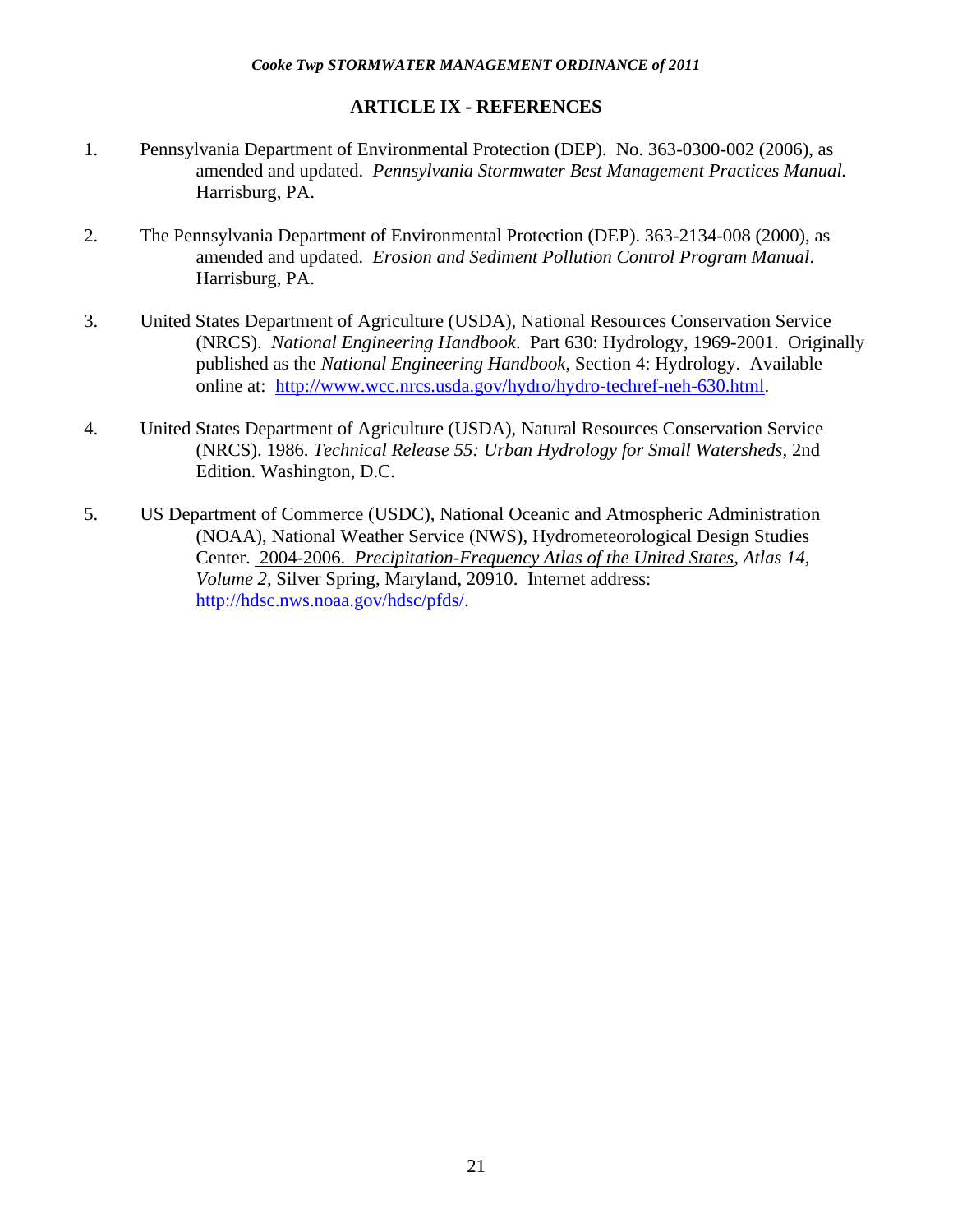DULY ENACTED AND ORDAINED by the Board of Supervisors of Cooke Township, Cumberland County, Pennsylvania, this seventh day of June, 2011.

\_\_\_\_\_\_\_\_\_\_\_\_\_\_\_\_\_\_\_\_\_\_\_\_\_\_\_\_\_ \_\_\_\_\_\_\_\_\_\_\_\_\_\_\_\_\_\_\_\_\_\_\_\_\_\_\_\_\_\_\_\_\_\_\_\_\_\_\_\_

 $\overline{\phantom{a}}$  , and the contract of the contract of the contract of the contract of the contract of the contract of the contract of the contract of the contract of the contract of the contract of the contract of the contrac

 TOWNSHIP OF COOKE CUMBERLAND COUNTY, PENNSYLVANIA

ATTEST: \_\_\_\_\_\_\_\_\_\_\_\_\_\_\_\_\_\_\_\_\_\_\_\_\_\_\_\_\_\_\_\_\_\_\_\_\_\_\_\_

# **CARL W. JONES III**, CHAIRMAN

# SECRETARY **SAM SANGIALOSI**, VICE CHAIRMAN

**DIANE M. BATT**, SUPERVISOR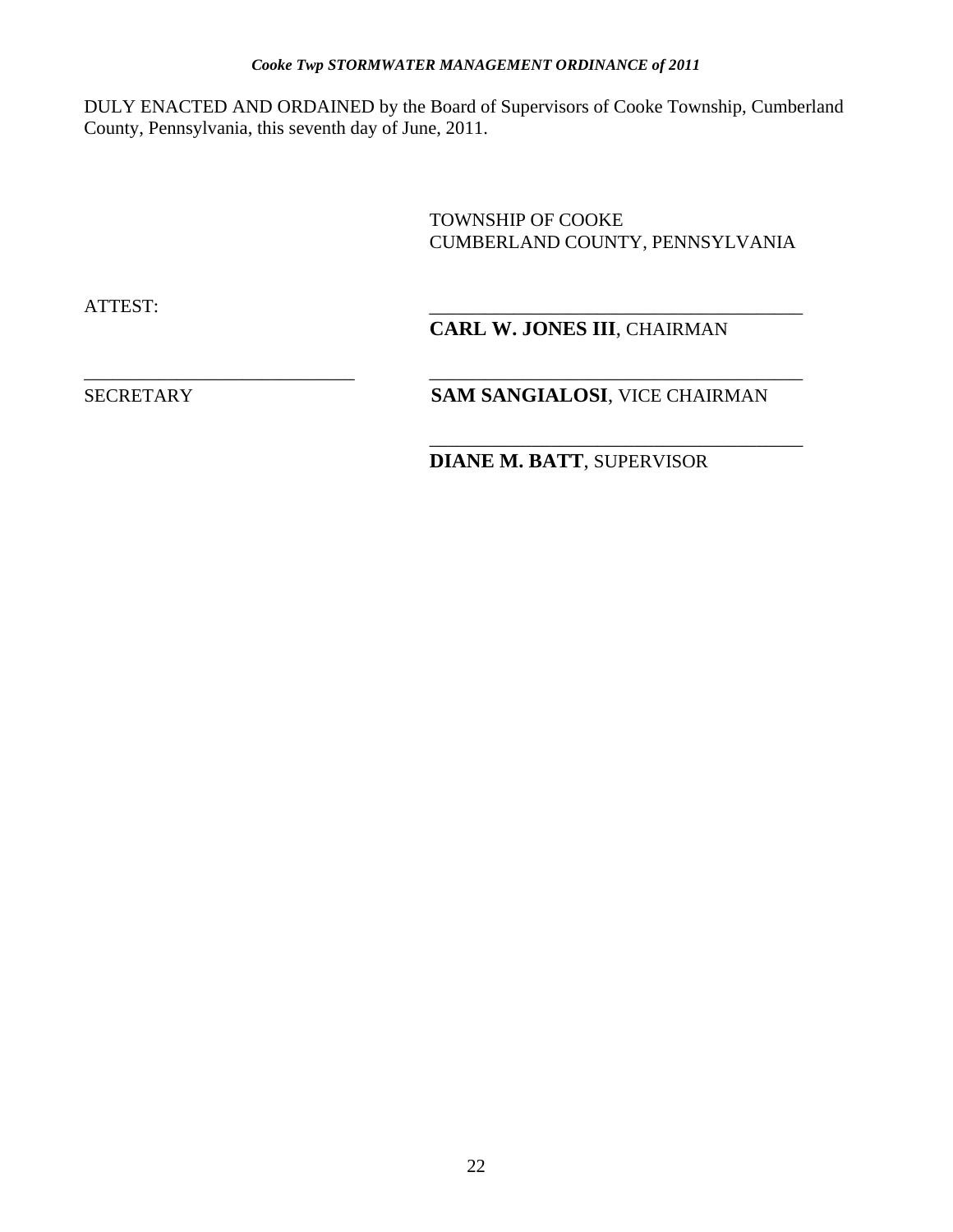# **APPENDIX A**

# **DRAINAGE PLAN APPLICATION**

(To be attached to the Stormwater Management (SWM) Site Plan)

Application is hereby made for review of the Stormwater Management (SWM) Site Plan and Erosion and Sedimentation Control Plan and related data as submitted herewith in accordance with the Cooke Township Stormwater Management Ordinance.

| 1. Name of subdivision or development:                                                            |                                                                                  |                                                                                                  |
|---------------------------------------------------------------------------------------------------|----------------------------------------------------------------------------------|--------------------------------------------------------------------------------------------------|
| ,我们也不能在这里的时候,我们也不能在这里的时候,我们也不能会在这里的时候,我们也不能会在这里的时候,我们也不能会在这里的时候,我们也不能会在这里的时候,我们也不                 |                                                                                  |                                                                                                  |
| (If a Corporation, list the Corporation's name and the names of two officers of the Corporation.) |                                                                                  |                                                                                                  |
|                                                                                                   |                                                                                  |                                                                                                  |
|                                                                                                   |                                                                                  |                                                                                                  |
| Applicant's interest in subdivision or development: _____________________________                 |                                                                                  |                                                                                                  |
| (If Applicant is other than the property owner give the Owners name and address.)                 |                                                                                  |                                                                                                  |
|                                                                                                   |                                                                                  |                                                                                                  |
|                                                                                                   |                                                                                  |                                                                                                  |
|                                                                                                   |                                                                                  |                                                                                                  |
|                                                                                                   |                                                                                  |                                                                                                  |
|                                                                                                   |                                                                                  |                                                                                                  |
|                                                                                                   |                                                                                  |                                                                                                  |
| 4. Type of subdivision or development proposed:                                                   |                                                                                  |                                                                                                  |
| <b>Single Family Lots</b><br>Two Family lots<br>Cluster lots<br><b>Planned Residential</b>        | Townhouses<br><b>Garden Apartments</b><br>$\overline{\phantom{a}}$<br>Campground | Commercial (multi-lot)<br>Commercial (one lot)<br>Industrial (multi-lot)<br>Industrial (one lot) |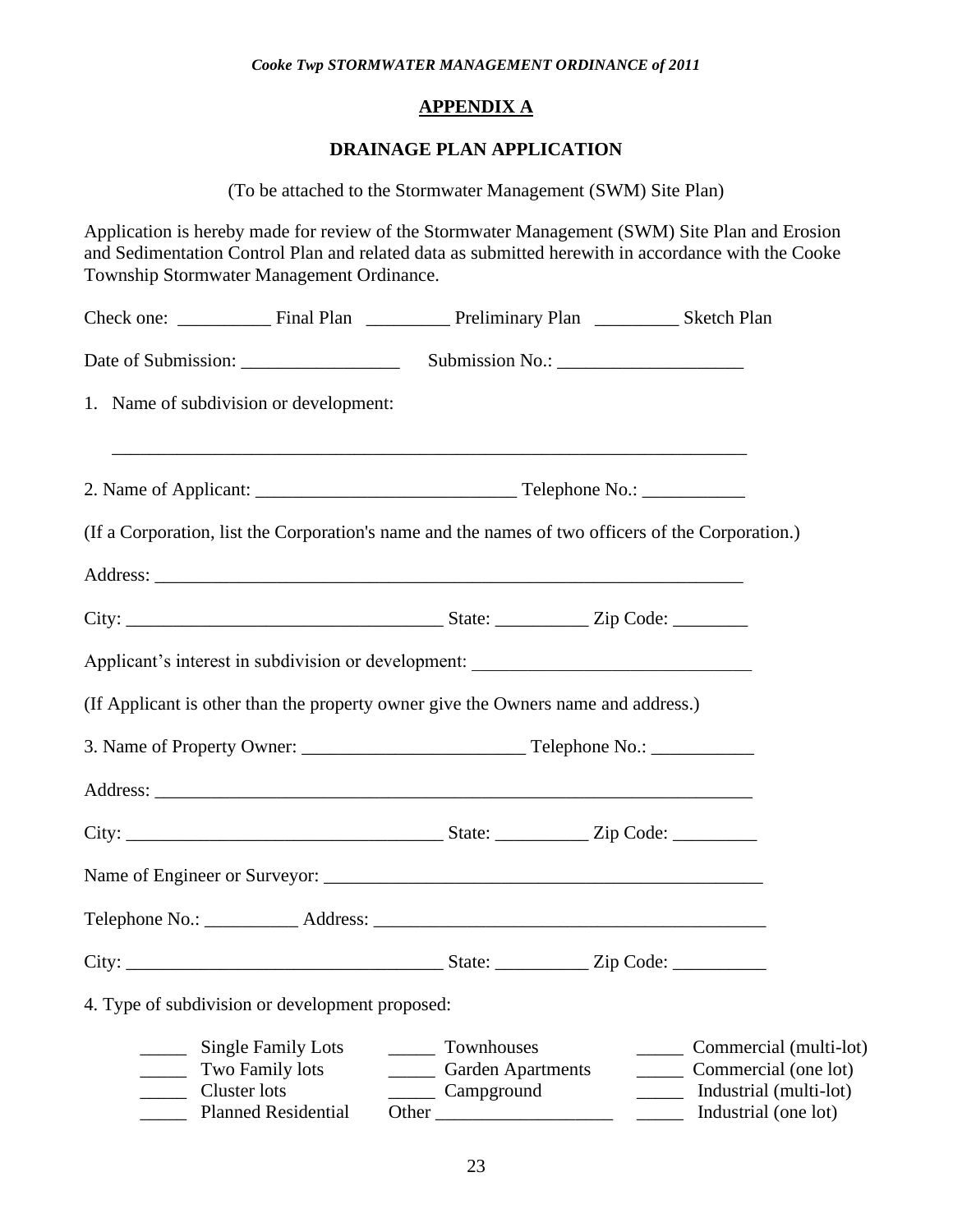|                | 6. Area of proposed and existing impervious area on entire tract in square feet (s.f.):             |                                                            |                                                                                                |
|----------------|-----------------------------------------------------------------------------------------------------|------------------------------------------------------------|------------------------------------------------------------------------------------------------|
|                |                                                                                                     |                                                            |                                                                                                |
|                | b. Proposed:                                                                                        |                                                            |                                                                                                |
| 7. Stormwater  |                                                                                                     |                                                            |                                                                                                |
| a.             |                                                                                                     | predevelopment conditions for the designated design storm? | Does the peak rate of runoff from proposed conditions exceed that flow which occurred for      |
| b.             | Subarea information from the Cooke Township Stormwater Management Ordinance and<br>other resources: |                                                            |                                                                                                |
|                |                                                                                                     |                                                            |                                                                                                |
|                |                                                                                                     |                                                            |                                                                                                |
|                |                                                                                                     |                                                            |                                                                                                |
|                |                                                                                                     |                                                            |                                                                                                |
| $\mathbf{c}$ . |                                                                                                     |                                                            | Does the submission meet the release rate and/or district criteria for the applicable subarea? |
|                |                                                                                                     |                                                            |                                                                                                |
|                | e. Does the proposed stormwater control criteria meet the requirement/guidelines of the             |                                                            |                                                                                                |
|                | Cooke Township Stormwater Management Ordinance? ________________                                    |                                                            |                                                                                                |
|                | f. Does the stormwater management plan meet the requirements of Articles III and IV of the          |                                                            |                                                                                                |
|                | Cooke Township Stormwater Management Ordinance?___________                                          |                                                            |                                                                                                |
|                | g. Was TR-55, June 1986 utilized in determining the time of concentration? ______                   |                                                            |                                                                                                |
|                | h. What hydrologic method was used in the stormwater computations?                                  |                                                            |                                                                                                |
|                |                                                                                                     |                                                            |                                                                                                |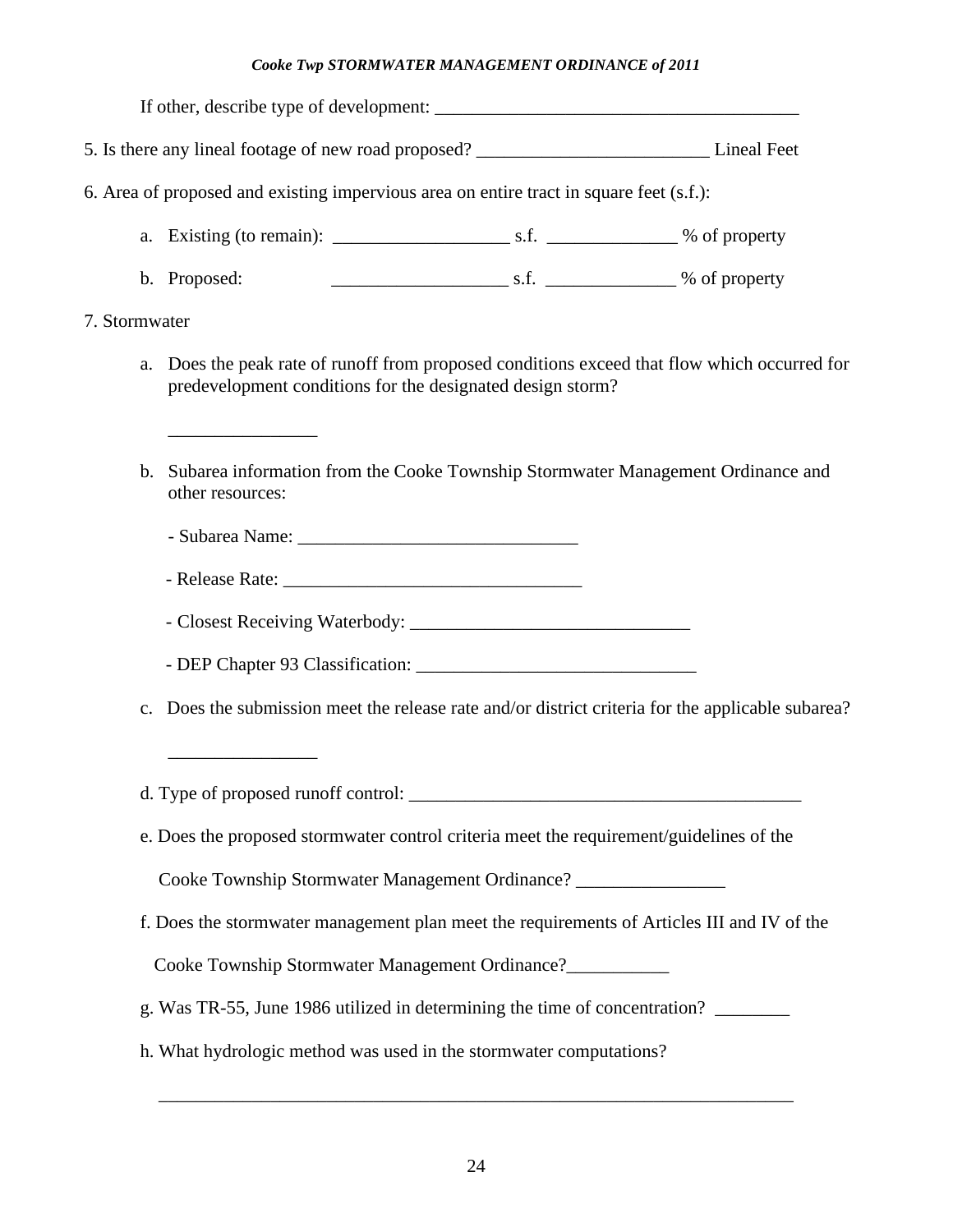| i. Is a hydraulic routing through the stormwater control structure submitted?               |
|---------------------------------------------------------------------------------------------|
| j. Is a construction schedule or staging attached?                                          |
| k. Is a proposed maintenance program attached?                                              |
| 8. Has an Erosion and Sediment Pollution Control Plan been submitted to Cooke Township, the |
| County Conservation District or the Pennsylvania Department of Environmental Protection?    |
|                                                                                             |
|                                                                                             |
| 9. Wetlands                                                                                 |
| a. Have the wetlands been delineated by someone trained in wetland delineation?             |
| b. Have the wetland lines been verified by a state or federal permitting authority?         |
|                                                                                             |
|                                                                                             |
|                                                                                             |
| f. Supporting documentation attached:                                                       |
|                                                                                             |
|                                                                                             |
|                                                                                             |
| 10. Filing                                                                                  |
|                                                                                             |
| b. Has the proposed schedule of construction inspection to be performed by the Applicant's  |
| engineer been submitted?                                                                    |
| c. Name of individual who will be making the inspections_________________________           |
|                                                                                             |

\_\_\_\_\_\_\_\_\_\_\_\_\_\_\_\_\_\_\_\_\_\_\_\_\_\_\_\_\_\_\_\_\_\_\_\_\_\_\_\_\_\_\_\_\_\_\_\_\_\_\_\_\_\_\_\_\_\_\_\_\_\_\_\_\_\_\_\_\_\_\_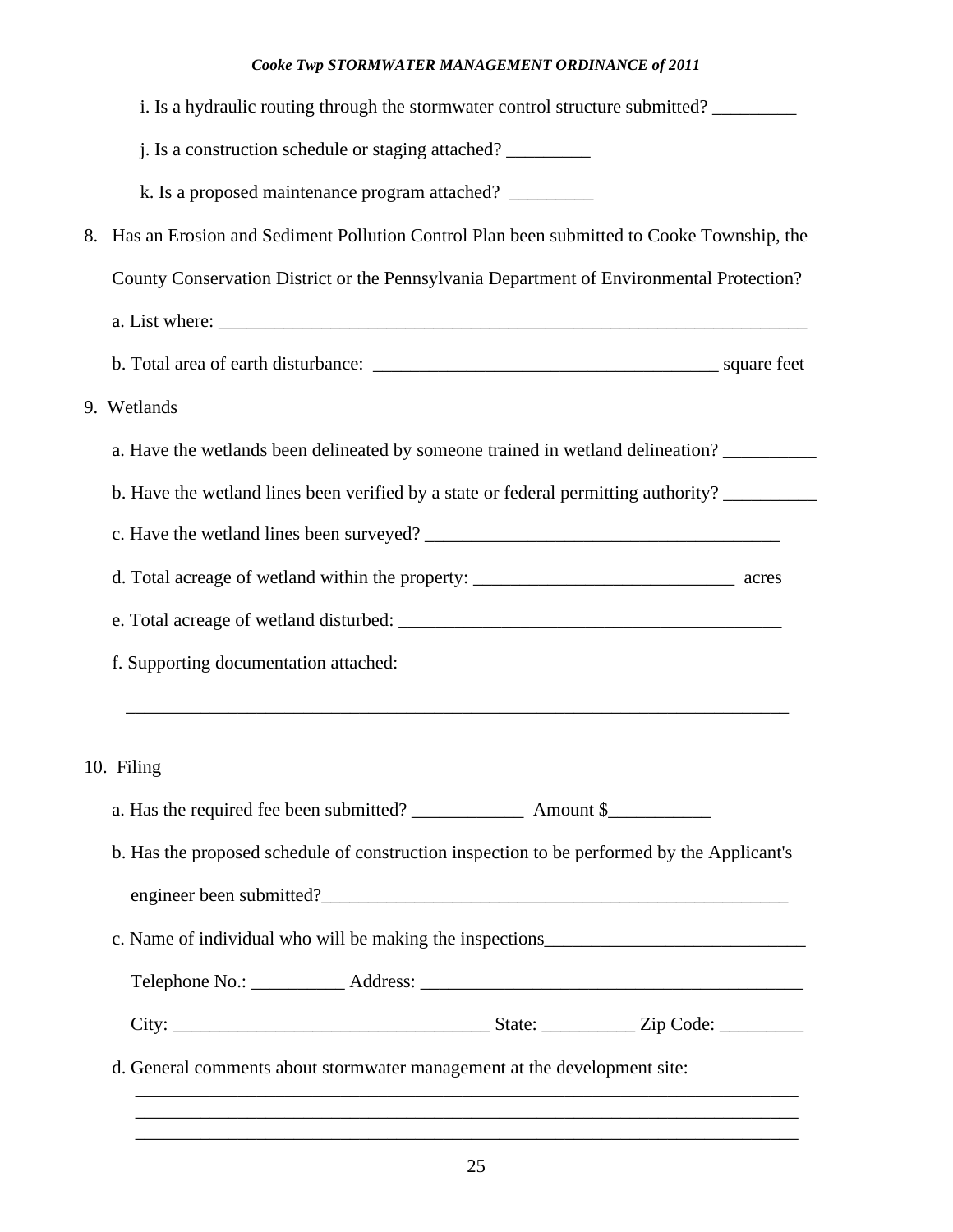# CERTIFICATE OF OWNERSHIP AND ACKNOWLEDGMENT OF APPLICATION:

# COMMONWEALTH OF PENNSYLVANIA, COUNTY OF \_\_\_\_\_\_\_\_\_\_\_\_\_\_\_\_\_\_\_\_\_

|                                    |                                                              |        | On this the _____________ day of ______________________, 20______, before me, the undersigned officer, |  |
|------------------------------------|--------------------------------------------------------------|--------|--------------------------------------------------------------------------------------------------------|--|
|                                    |                                                              |        |                                                                                                        |  |
|                                    |                                                              |        | are the Owner(s) of the property described in this application and that the application was made with  |  |
| and to the submission of the same. |                                                              |        | knowledge and/or direction and does hereby agree with the said application                             |  |
|                                    |                                                              |        |                                                                                                        |  |
|                                    |                                                              |        |                                                                                                        |  |
|                                    |                                                              |        |                                                                                                        |  |
|                                    |                                                              |        |                                                                                                        |  |
|                                    |                                                              |        | aforesaid, whose commission expires on the __________ day of _________________, 20_____, do            |  |
|                                    |                                                              |        |                                                                                                        |  |
|                                    |                                                              |        | foregoing Application bearing date of the ____________ day of ___________________, 20_____, has        |  |
|                                    | acknowledged the same before me in my said County and State. |        |                                                                                                        |  |
|                                    |                                                              |        |                                                                                                        |  |
|                                    |                                                              |        | GIVEN UNDER MY HAND THIS $\_\_\_\_\_\$ day of $\_\_\_\_\_\_\_$ , 20 $\_\_\_\_\_\_\,.$                  |  |
|                                    |                                                              |        |                                                                                                        |  |
|                                    |                                                              |        |                                                                                                        |  |
| <b>NOTARY PUBLIC</b>               |                                                              | (SEAL) |                                                                                                        |  |
|                                    |                                                              |        |                                                                                                        |  |
|                                    |                                                              |        |                                                                                                        |  |
|                                    |                                                              |        |                                                                                                        |  |
|                                    | This Information To Be Completed By The Municipality         |        |                                                                                                        |  |
|                                    |                                                              |        |                                                                                                        |  |
|                                    |                                                              |        |                                                                                                        |  |
|                                    |                                                              |        |                                                                                                        |  |
|                                    |                                                              |        |                                                                                                        |  |
|                                    |                                                              |        |                                                                                                        |  |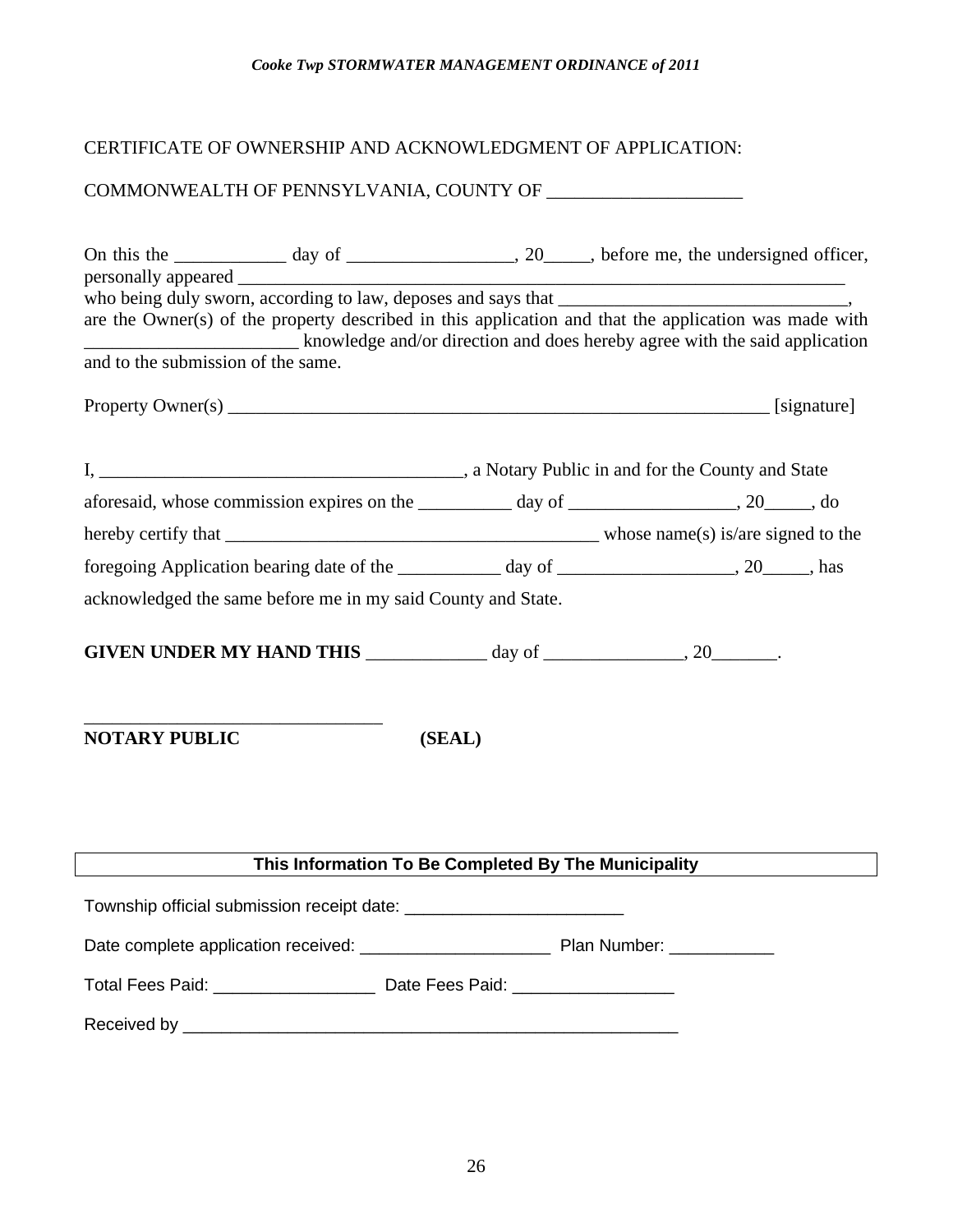# **APPENDIX B**

### **OPERATION AND MAINTENANCE AGREEMENT STORMWATER MANAGEMENT BEST MANAGEMENT PRACTICES (SWM BMPs)**

THIS AGREEMENT, made and entered into this \_\_\_\_\_\_\_\_\_\_\_ day of \_\_\_\_\_\_\_, 20\_\_, by and between the "Landowner"), and Cooke and between Township, Cumberland County, Pennsylvania, (hereinafter "Township");

### **WITNESSETH**

**WHEREAS**, the Landowner is the owner of certain real property as recorded by deed in the land records of Cumberland County, Pennsylvania, Deed Book \_\_\_\_\_\_\_\_\_\_\_ at Page \_\_\_\_\_\_\_\_\_, (hereinafter "Property").

**WHEREAS**, the Landowner is proceeding to build and develop the Property; and

**WHEREAS,** the SWM BMP Operation and Maintenance Plan approved by Cooke Township (hereinafter referred to as the "Plan") for the property identified herein, which is attached hereto as Appendix B and made part hereof, as approved by the Township, provides for management of stormwater within the confines of the Property through the use of BMPs; and

**WHEREAS**, the Township, and the Landowner, his successors and assigns, agree that the health, safety, and welfare of the residents of Cooke Township and the protection and maintenance of water quality require that on-site SWM BMPs be constructed and maintained on the Property; and

**WHEREAS**, Cooke Township requires, through the implementation of the SWM Site Plan, that SWM BMPs as required by said Plan and the Municipal Stormwater Management Ordinance be constructed and adequately operated and maintained by the Landowner, successors and assigns.

**NOW, THEREFORE**, in consideration of the foregoing promises, the mutual covenants contained herein, and the following terms and conditions, the parties hereto agree as follows:

- 1. The Landowner shall construct the BMPs in accordance with the plans and specifications identified in the SWM Site Plan.
- 2. The Landowner shall operate and maintain the BMPs as shown on the Plan in good working order in accordance with the specific maintenance requirements noted on the approved SWM Site Plan.
- 3. The Landowner hereby grants permission to the Township, its authorized agents and employees, to enter upon the property, at reasonable times and upon presentation of proper credentials, to inspect the BMPs whenever necessary. Whenever possible, Cooke Township shall notify the Landowner prior to entering the property.
- 4. In the event the Landowner fails to operate and maintain the BMPs per paragraph 2, Cooke Township or its representatives may enter upon the Property and take whatever action is deemed necessary to maintain said BMP(s). It is expressly understood and agreed that the Township is under no obligation to maintain or repair said facilities, and in no event shall this Agreement be construed to impose any such obligation on the Township.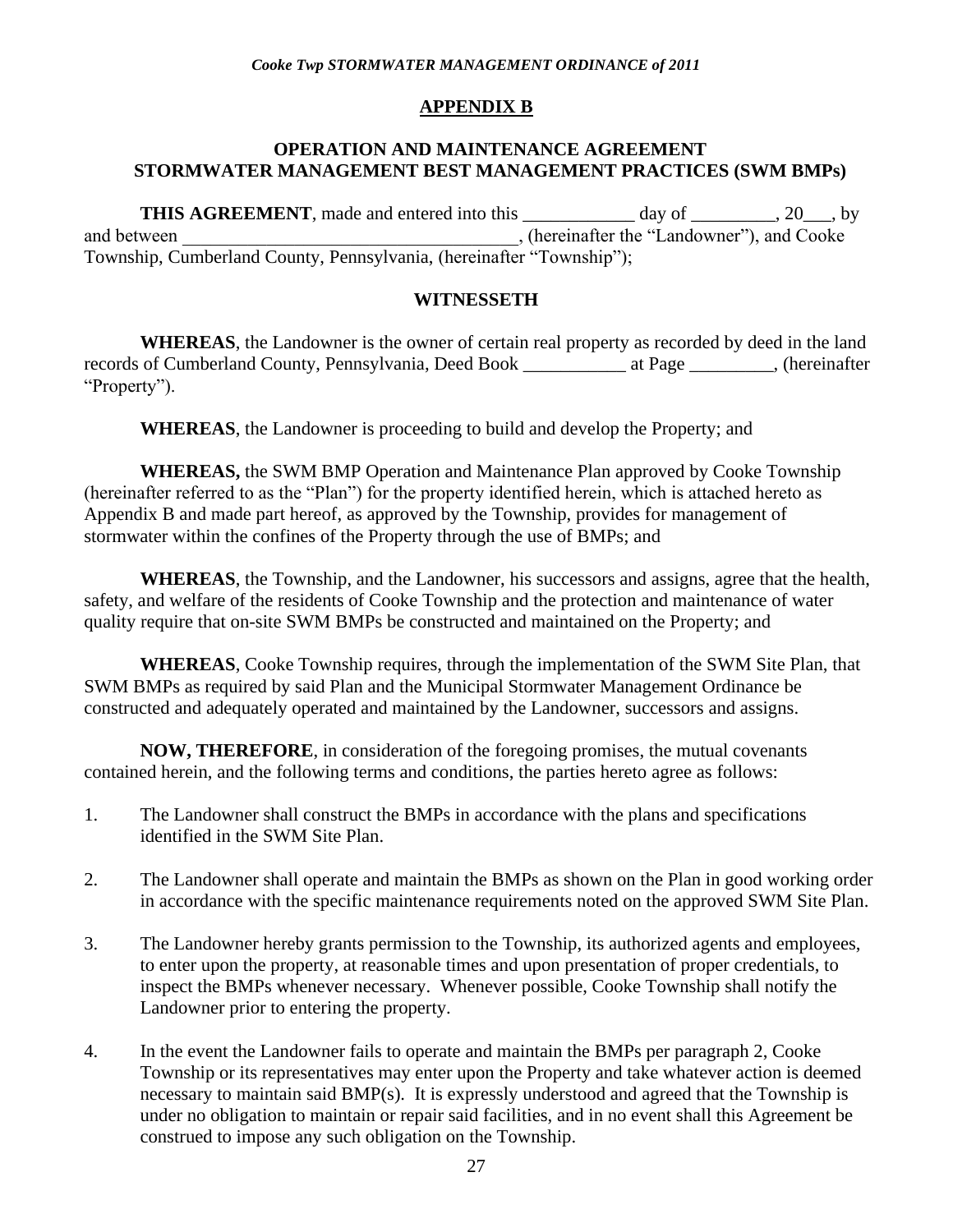- 5. In the event the Township, pursuant to this Agreement, performs work of any nature, or expends any funds in performance of said work for labor, use of equipment, supplies, materials, and the like, the Landowner shall reimburse Cooke Township for all expenses (direct and indirect) incurred within 10 days of receipt of invoice from the Township.
- 6. The intent and purpose of this Agreement is to ensure the proper maintenance of the onsite BMPs by the Landowner; provided, however, that this Agreement shall not be deemed to create or effect any additional liability of any party for damage alleged to result from or be caused by stormwater runoff.
- 7. The Landowner, its executors, administrators, assigns, and other successors in interests, shall release Cooke Township from all damages, accidents, casualties, occurrences or claims which might arise or be asserted against said employees and representatives from the construction, presence, existence, or maintenance of the BMP(s) by the Landowner or Cooke Township.
- 9. Cooke Township shall inspect the BMPs at a minimum of once every three (3) years to ensure their continued functioning.

This Agreement shall be recorded at the Office of the Recorder of Deeds of Cumberland County, Pennsylvania, and shall constitute a covenant running with the Property and/or equitable servitude, and shall be binding on the Landowner, his administrators, executors, assigns, heirs and any other successors in interests, in perpetuity.

WITNESS the following signatures and seals:

(SEAL) For Cooke Township:

For the Landowner:

# ATTEST:

Cooke Township, County of Cumberland, Pennsylvania

| aforesaid, whose commission expires on the ___________ day of ________________, 20_____, do     |  |
|-------------------------------------------------------------------------------------------------|--|
|                                                                                                 |  |
| foregoing Agreement bearing date of the _____________ day of ____________________, 20_____, has |  |
| acknowledged the same before me in my said County and State.                                    |  |
|                                                                                                 |  |

**GIVEN UNDER MY HAND THIS**  $\frac{1}{20}$  day of  $\frac{1}{20}$ .

| <b>NOTARY PUBLIC</b> |  |
|----------------------|--|
|----------------------|--|

\_\_\_\_\_\_\_\_\_\_\_\_\_\_\_\_\_\_\_\_\_\_\_\_\_\_\_\_\_\_\_\_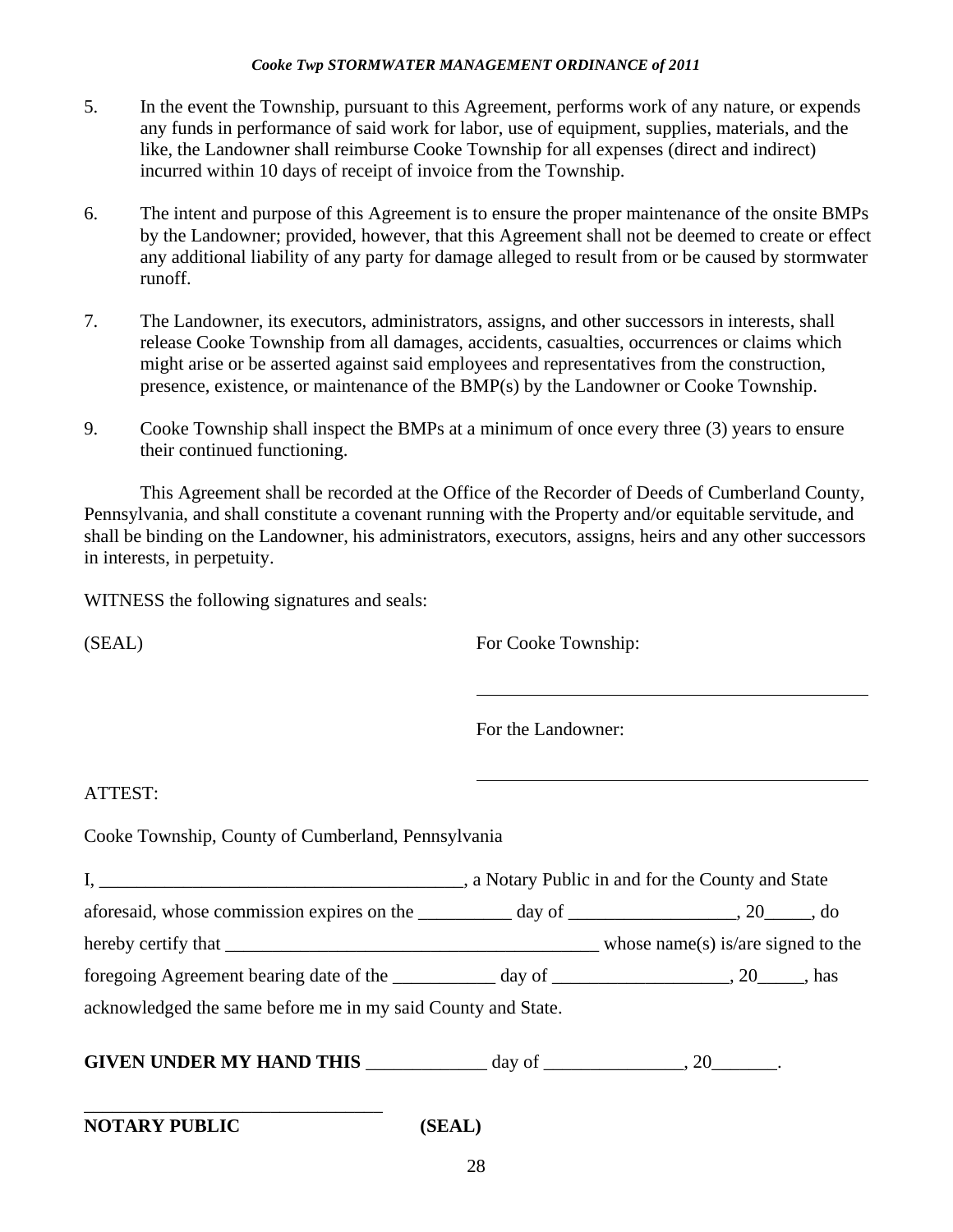# **APPENDIX C**

# **DISCONNECTED IMPERVIOUS AREA (DIA)**

# B.1. Rooftop Disconnection

When rooftop downspouts are directed to a pervious area that allows for infiltration, filtration, and increased time of concentration, the rooftop may qualify as completely or partially Disconnected Impervious Area (DIA) and a portion of the impervious rooftop area may be excluded from the calculation of total impervious area.

A rooftop is considered to be completely or partially disconnected if it meets the requirements listed below:

- The contributing area of rooftop to each disconnected discharge is 500 square feet or less, and
- The soil, in proximity of the roof water discharge area, is not designated as hydrologic soil group "D" or equivalent, and
- The overland flow path from roof water discharge area has a positive slope of 5% or less.

For designs that meet these requirements, the portion of the roof that may be considered disconnected depends on the length of the overland path as designated in Table B.1.

| <b>Table B.1: Partial Rooftop Disconnection</b>                                                              |                                          |  |  |
|--------------------------------------------------------------------------------------------------------------|------------------------------------------|--|--|
| <b>Length of Pervious Flow Path *</b>                                                                        | <b>Roof Area Treated as Disconnected</b> |  |  |
| (feet)                                                                                                       | (percentage of contributing area)        |  |  |
| $0 - 14$                                                                                                     |                                          |  |  |
| $15 - 29$                                                                                                    | 20                                       |  |  |
| $30 - 44$                                                                                                    | 40                                       |  |  |
| $45 - 59$                                                                                                    | 60                                       |  |  |
| $60 - 74$                                                                                                    | 80                                       |  |  |
| 100<br>75 or more                                                                                            |                                          |  |  |
| * Flow path cannot include impervious surfaces and must be at least 15 feet from any impervious<br>surfaces. |                                          |  |  |

# B.2. Pavement Disconnection

When pavement runoff is directed to a pervious area that allows for infiltration, filtration, and increased time of concentration, the contributing pavement area may qualify as a DIA that may be excluded from the calculation of total impervious area. This applies generally only to small or narrow pavement structures such as driveways and narrow pathways through otherwise pervious areas (e.g. a walkway or bike path through a park).

Pavement is disconnected if the pavement, or area adjacent to the pavement, meets the requirements below:

- The contributing flow path over impervious area is not more than 75 feet, and
- The length of overland flow is greater than or equal to the contributing length, and
- The soil is not designated as hydrologic soil group "D" or equivalent, and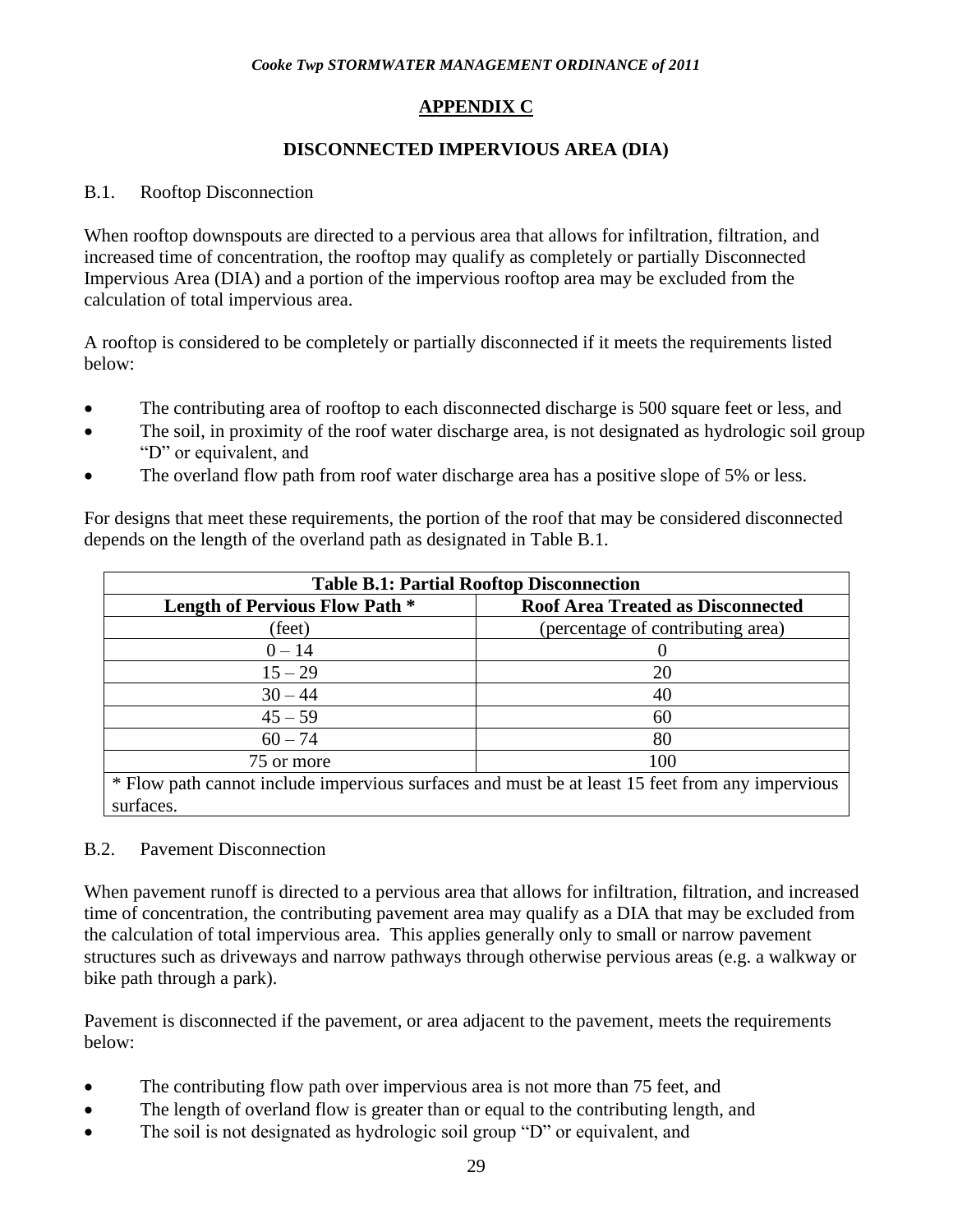- The slope of the contributing impervious area is 5% or less, and
- The slope of the overland flow path is 5% or less.

If the discharge is concentrated at one or more discrete points, no more than 1,000 square feet may discharge to any one point. In addition, a gravel strip or other spreading device is required for concentrated discharges. For non-concentrated discharges along the edge of the pavement, this requirement is waived; however, there must be a provision for the establishment of vegetation along the pavement edge and temporary stabilization of the area until vegetation becomes stabilized.

### **REFERENCE**

Philadelphia Water Department. 2006. *Stormwater Management Guidance Manual.* Section 4.2.2: *Integrated Site Design.* Philadelphia, PA.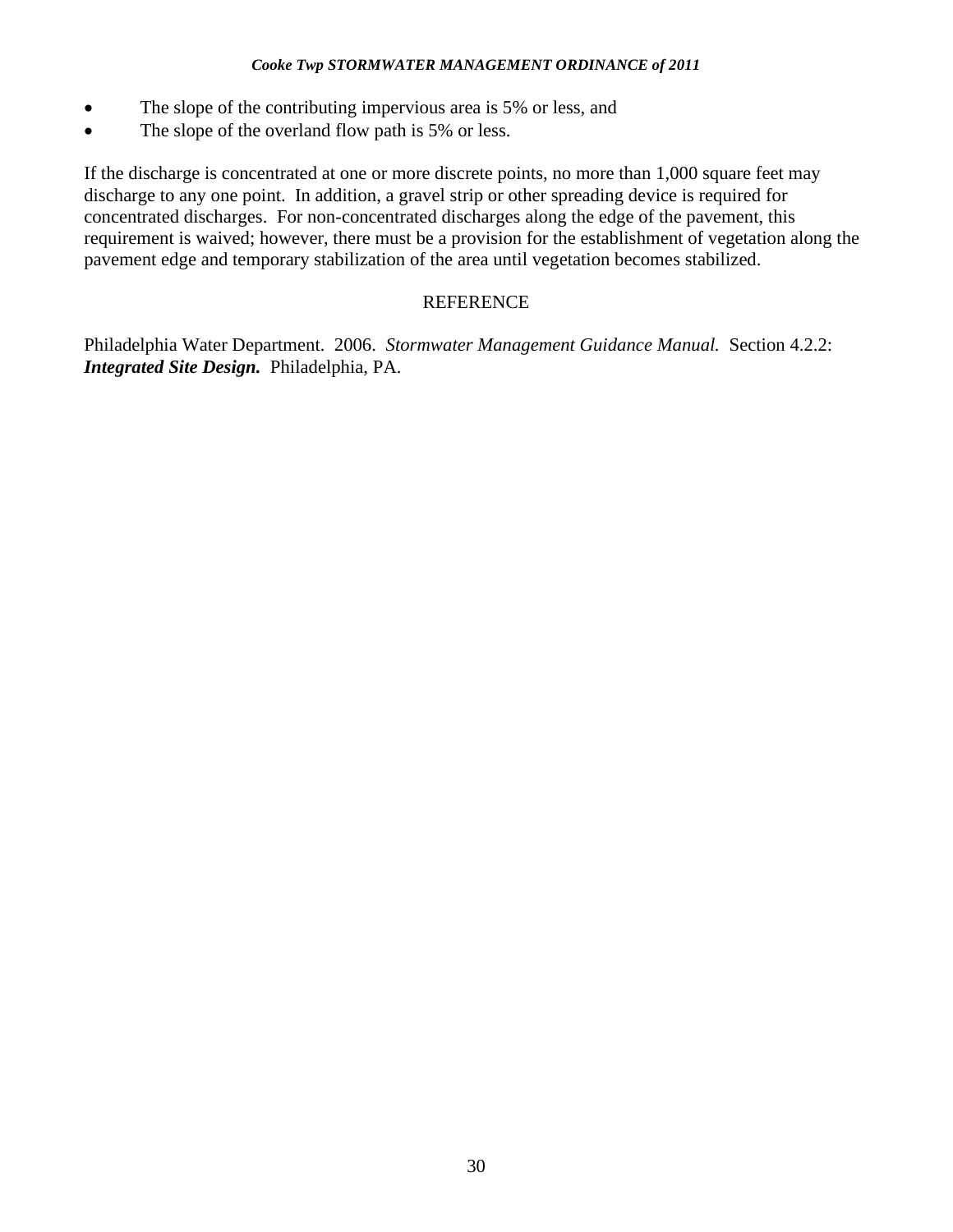# **APPENDIX D**

# **CUMBERLAND COUNTY RELEASE RATE MAPS**



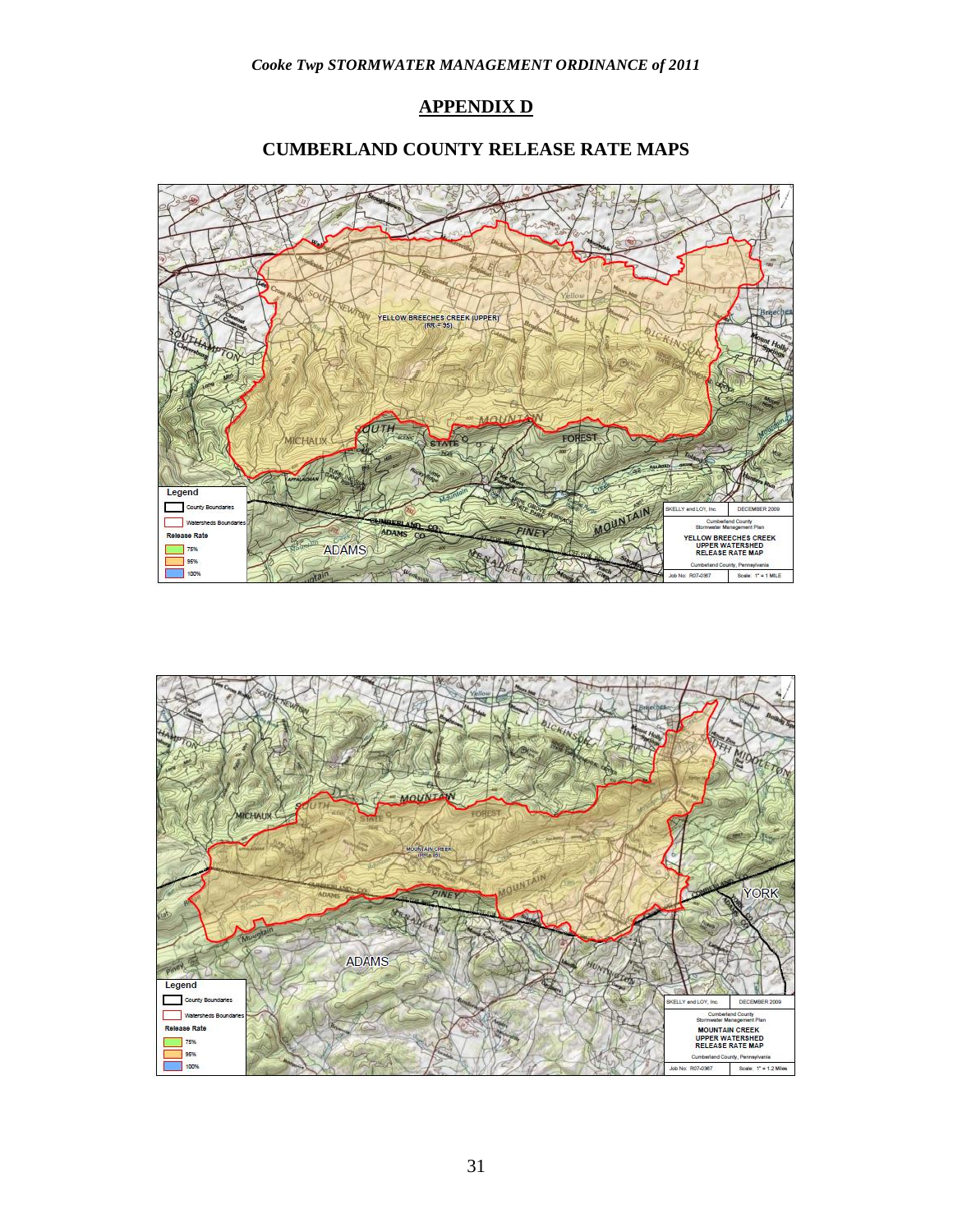### **THIS IS A SAMPLE FEE SCHEDULE TO BE CONSIDERED FOR RESOLUTION AND IS NOT TO BE CONSIDERED AS PART OF THIS ORDINANCE PURSUANT TO SECTION 601**

# **COOKE TOWNSHIP STORMWATER MANAGEMENT PLAN SCHEDULE OF FEES**

| Name of Subdivision or Development:                                                                                                              |                                                                                                                                                     |
|--------------------------------------------------------------------------------------------------------------------------------------------------|-----------------------------------------------------------------------------------------------------------------------------------------------------|
| Submittal No.: _______________                                                                                                                   |                                                                                                                                                     |
|                                                                                                                                                  |                                                                                                                                                     |
|                                                                                                                                                  |                                                                                                                                                     |
|                                                                                                                                                  |                                                                                                                                                     |
|                                                                                                                                                  |                                                                                                                                                     |
| 1. Filing fee:                                                                                                                                   | $\mathbb{S}$                                                                                                                                        |
| 2. Land use fee:                                                                                                                                 |                                                                                                                                                     |
| 2a. Subdivision, campgrounds, cabins mobile home parks,<br>and multi-family dwelling where the units are located<br>in the same local watershed. | $\sim$                                                                                                                                              |
| 2b. Multi-family dwelling where the designated open space<br>is located in a different local watershed from the<br>proposed units.               | $\sim$                                                                                                                                              |
| 2c. Commercial / Industrial.                                                                                                                     | $\mathbb{S}$                                                                                                                                        |
| 3. Relative amount of earth disturbance:                                                                                                         |                                                                                                                                                     |
| 3a. Residential:                                                                                                                                 |                                                                                                                                                     |
| New road <500 lineal feet<br>New road 500 -2,640 lineal feet<br>New road $>2,640$ lineal feet                                                    | $\frac{\text{S}}{\text{S}}$<br><u> 1980 - Jan Barbara Barat III, prima postala prima prima prima prima prima prima prima prima prima prima prim</u> |
| Commercial/industrial and other:<br>$3b$ .                                                                                                       |                                                                                                                                                     |
| Impervious area $\langle 3, 500 \rangle$ square feet<br>Impervious area 3,500-43,460 square feet<br>Impervious area >43,560 square feet          | \$<br>\$                                                                                                                                            |